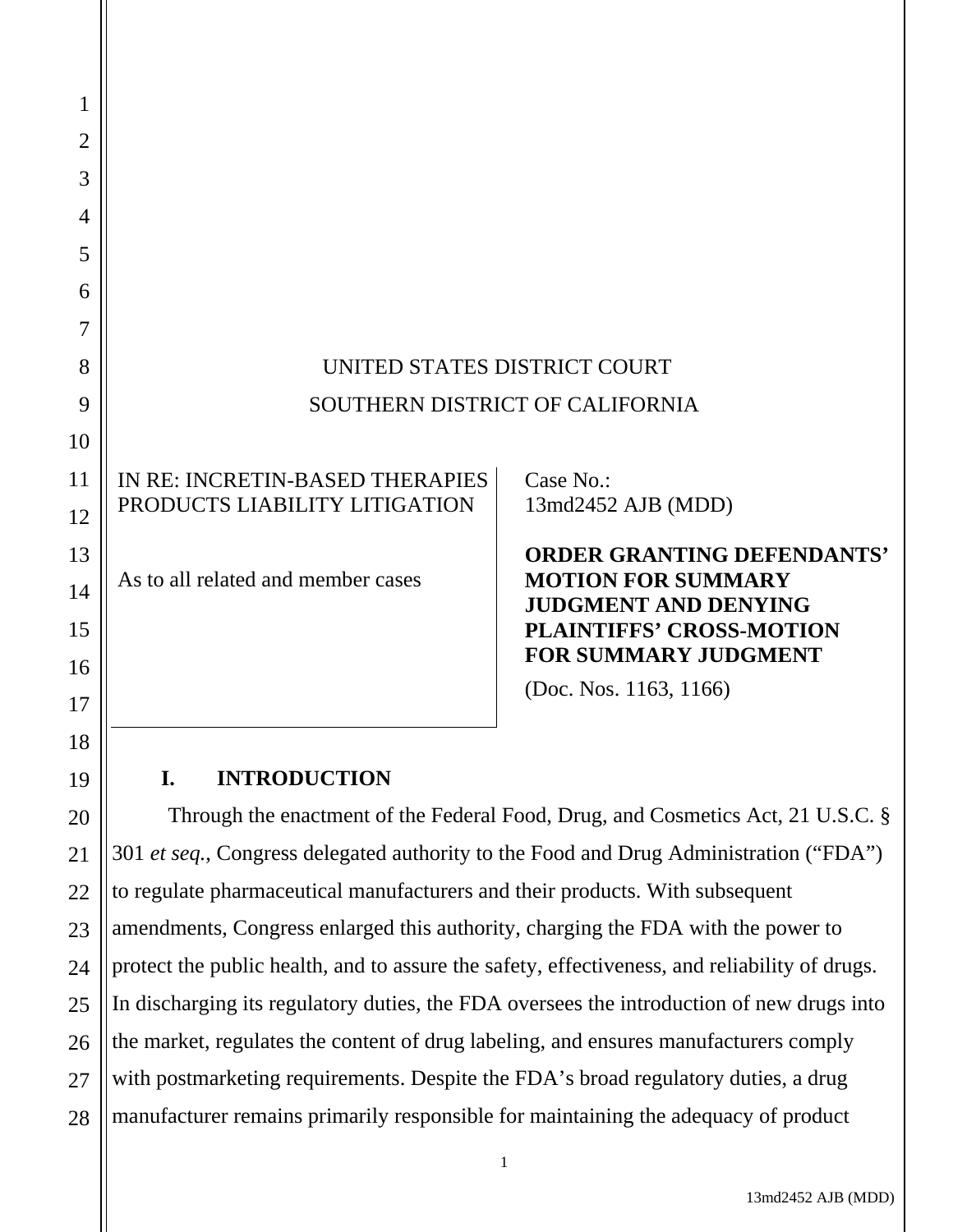2 labeling. State tort law is therefore generally viewed as a complimentary form of drug regulation, providing additional protections and recourse for injured consumers. Yet, when state tort law imposes a duty impossible to meet in light of FDA regulations, federal law will preempt state law. Impossibility preemption is a form of conflict preemption and is a demanding defense—requiring a drug manufacturer to establish by clear evidence that the FDA would reject a proposed labeling change.

Despite the high burden imposed on a preemption proponent, the unprecedented facts of this case cross the clear evidence threshold, making Defendants' preemption defense not only viable, but also dispositive of Plaintiffs' failure-to-warn claims. The record establishes the FDA has specifically considered pancreatic cancer risk, commented publicly on the adequacy of drug labeling, and maintained its position that scientific evidence of a causal association between incretin mimetics and pancreatic cancer is indeterminate. Because an indeterminate causal association falls below the federal regulatory standards required for labeling changes, clear evidence exists that the FDA would have rejected a reference to pancreatic cancer in product labeling. For the reasons set forth below, the Court **GRANTS** Defendants' motion for summary judgment and **DENIES** Plaintiffs' cross-motion for summary judgment on the affirmative defense of conflict preemption.

## **II. BACKGROUND**

This multidistrict litigation involves claims that Defendants failed to warn that four prescription drugs used to treat type 2 diabetes cause or create an increased risk of pancreatic cancer. Plaintiffs are individuals with type 2 diabetes who were prescribed and consumed one or more of the prescription drugs marketed respectively as Januvia, Janumet, Byetta, and Victoza.<sup>1</sup> Defendants are the pharmaceutical companies that

 $1$ <sup>1</sup> The drugs are sometimes referred to by their active ingredients. Sitagliptin is the active ingredient in Januvia and Janumet, exenatide is the active ingredient in Byetta, and liraglutide is the active ingredient in Victoza.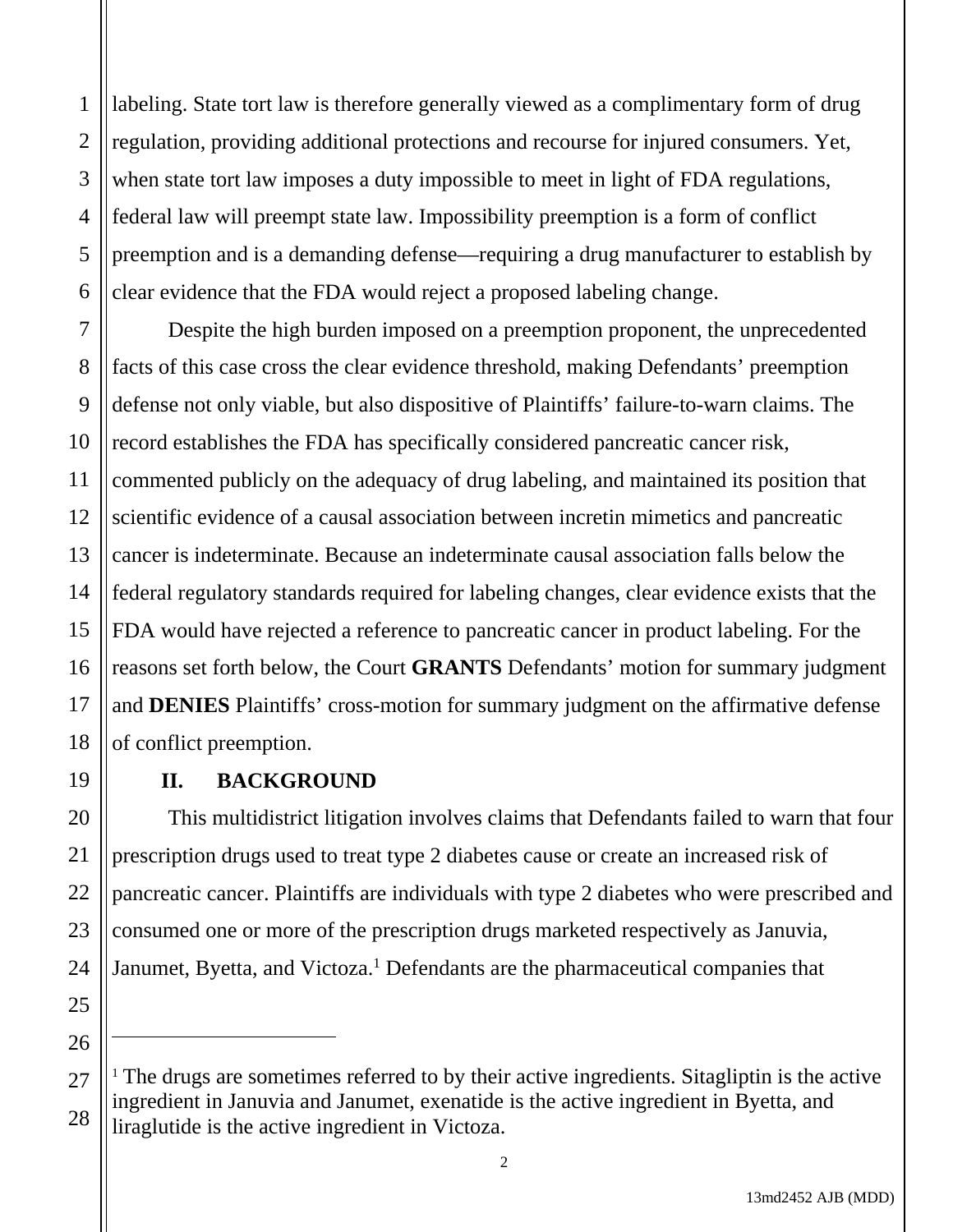2 manufacture and market the drugs, including Amylin Pharmaceuticals, LLC ("Amylin"), Eli Lilly and Company ("Lilly"), Merck Sharp & Dohme Corp. ("Merck"), and Novo Nordisk Inc. ("Novo") (referred to collectively as "Defendants").

 Byetta obtained FDA approval in April 2005. (Doc. Nos. 202-1 ¶ 38; 1163-2 Ex. F.) The FDA approved Januvia in October 2006 and Janumet in March 2007. (Doc. Nos. 202-1 ¶¶ 34, 36; 1163-2 Exs. G, H.) Victoza obtained FDA approval in January 2010. (Doc. Nos. 1163-1 at 8; 1163-2 Ex. I.) Byetta and Victoza are glucagon-like peptide-1 (GLP-1) receptor agonists, and Januvia and Janumet are dipeptidyl peptidase-4 (DPP-4) inhibitors. (*Id.* ¶ 33.) Although GLP-1 receptor agonists and DPP-4 inhibitors are different classes of drugs, for the purposes of this litigation the parties treat them the same. (*See generally* Doc. Nos. 206, 1163, 1166.) The FDA has also reviewed both classes of therapeutic agents as a whole, recognizing all four drugs under the broader terms of incretin mimetics or incretin-based therapies. (*See* Doc. Nos. 202 ¶ 33; 1163-3 at 3; 1166-10 at 2.)

Plaintiffs allege Defendants should have referenced pancreatic cancer in their product labeling.2 Defendants assert Plaintiffs' failure-to-warn claims are conflict preempted because it would be impossible to reference pancreatic cancer in the drug labeling and comply with FDA labeling regulations. Defendants initially moved for summary judgment premised on conflict preemption in April 2014. (Doc. No. 410.) The Court denied the motion without prejudice and granted Plaintiffs' request for additional discovery pursuant to Federal Rule of Civil Procedure 56(d). (Doc. No. 472.) In June 2015, following discovery focused on conflict preemption, Defendants renewed their motion for summary judgment, (Doc. No. 1163), and Plaintiffs filed a cross-motion for

<sup>2</sup> Plaintiffs argue Defendants should have warned about an increased risk of pancreatic cancer or listed pancreatic cancer as a possible adverse reaction associated with the use of the drugs. Any mention by the Court of a pancreatic cancer "reference" in the product labeling encompasses either a warning about pancreatic cancer or listing pancreatic cancer as an adverse reaction.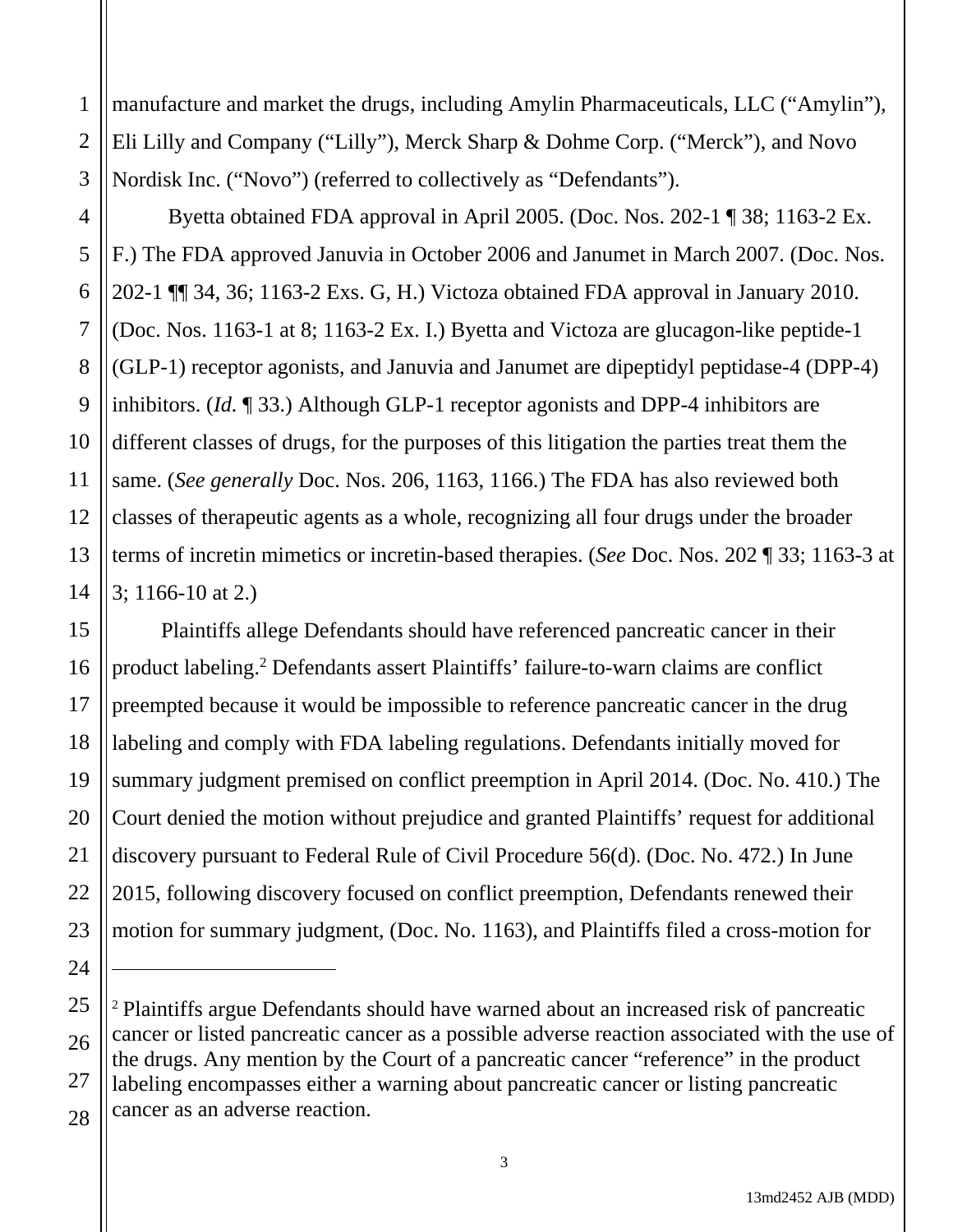2 summary judgment, (Doc. No. 1166). The Court heard oral argument on the motions on September 11, 2015. (*See* Doc. No. 1445.)3

## **III. LEGAL STANDARD**

1

3

5

7

8

9

11

17

18

19

20

21

4 6 10 12 13 14 15 16 Federal Rule of Civil Procedure 56 governs motions for summary judgment. Summary judgment permits a court to enter judgment on factually unsupported claims, *see Celotex Corp. v. Catrett*, 477 U.S. 319, 327 (1986), and may also be used in the area of affirmative defenses. *Dam v. Gen'l. Elec. Co.*, 265 F.2d 612, 614 (9th Cir. 1958). Granting summary judgment is proper if there is "no genuine dispute as to any material fact and the movant is entitled to judgment as a matter of law." Fed. R. Civ. P. 56(a). A fact is material when, under the governing substantive law, it could affect the outcome of the case. *Anderson v. Liberty Lobby, Inc.*, 477 U.S. 242, 248 (1986). A dispute about a material fact is genuine "if the evidence is such that a reasonable jury could return a verdict for the nonmoving party." *Id.* Where parties file cross-motions for summary judgment, a court must consider each party's evidence, regardless of which motion offers the evidence. *Tulalip Tribes of Wash. v. Washington*, 783 F.3d 1151, 1156 (9th Cir. 2015); *Las Vegas Sands, LLC v. Nehme*, 632 F.3d 526, 532 (9th Cir. 2011).

## **IV. DISCUSSION**

Under the Supremacy Clause, "Congress has the power to preempt state law." *Crosby v. Nat'l Foreign Trade Council*, 530 U.S. 363, 372 (2000); *see also Oneok, Inc. v. Learjet, Inc.*, 135 S. Ct. 1591, 1594–95 (2015). A preemption analysis begins with two

<sup>22</sup> 23 24 25 26 27 28 <sup>3</sup> Pursuant to the agreement of all parties, the Court held joint oral argument with the pancreatic cancer cases pending in the Los Angeles County Superior Court (Case No. JCCP 4272), in an effort to promote the convenient and efficient resolution of nearly identical preemption-based motions for summary judgment pending in the state and federal proceedings. *See In re Phenylpropanolamine (PPA) Products Liab. Litig.*, 460 F.3d 1217, 1222 (9th Cir. 2006) (noting a court's statutory charge in a multidistrict litigation proceeding is to promote the just and efficient conduct of the actions pursuant to 28 U.S.C. § 1407). While the hearing was held jointly, the Court has deliberated individually without any discussion of the merits of the parties' claims, including the applicable law or the facts, with the judge presiding over the JCCP proceedings.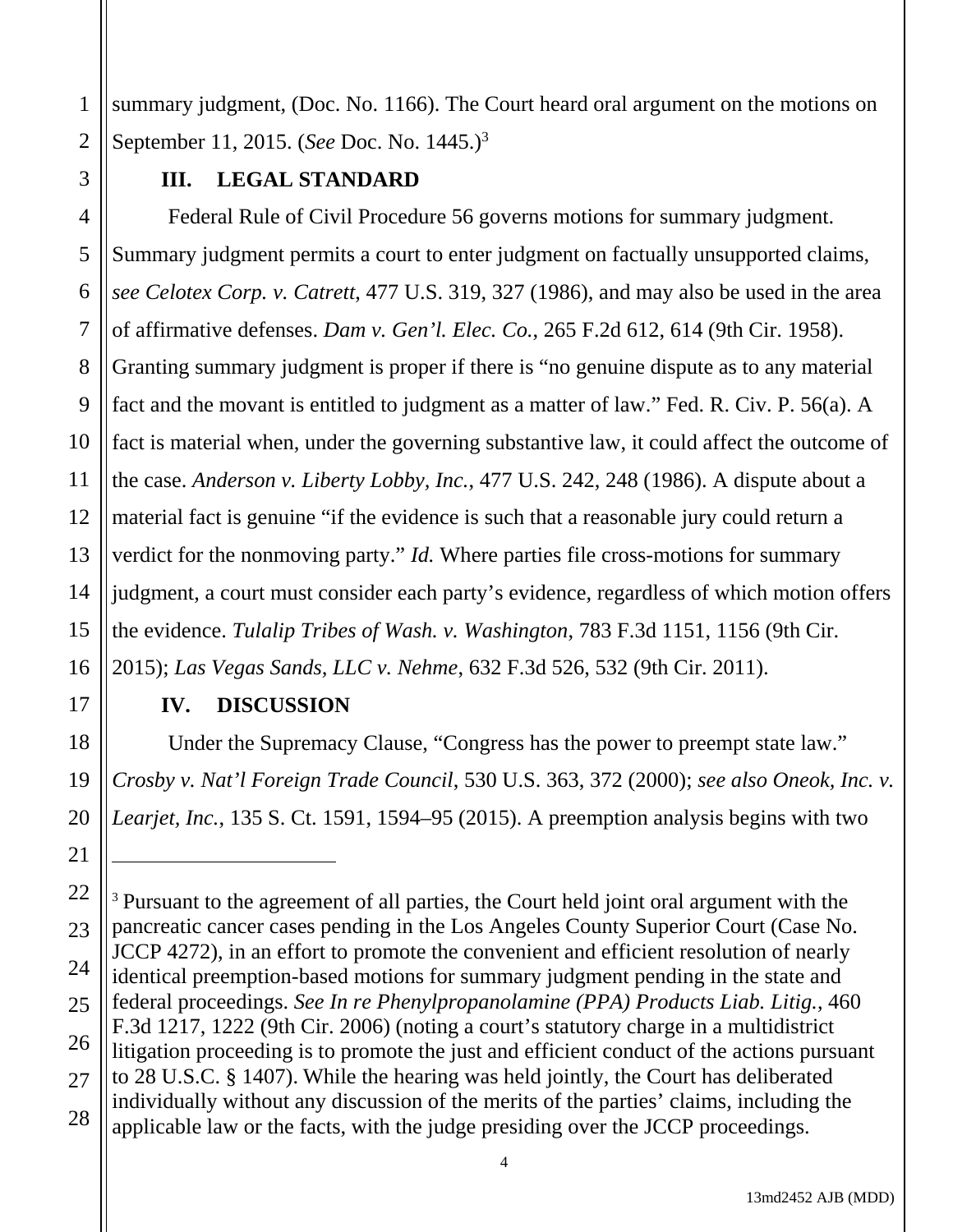1 2 3 4 5 governing principles. First, Congressional intent is the "ultimate touchstone." *Wyeth v. Levine*, 555 U.S. 555, 565 (2009). Second, in a field the States have traditionally occupied, there is a presumption against preemption based on the notion that "Congress does not cavalierly pre-empt state-law causes of action." *Medtronic, Inc. v. Lohr*, 518 U.S. 470, 485 (1996).

7

11

6 8 9 10 12 13 14 15 Preemption occurs in three forms: (1) express preemption; (2) field preemption; and (3) conflict preemption. *Ting v. AT&T*, 319 F.3d 1126, 1135 (9th Cir. 2003). Express preemption exists "where Congress enacts an explicit statutory command that state law be displaced." *Id.* Field and conflict preemption are forms of implied preemption. Field preemption occurs when federal regulation is sufficiently comprehensive that it leaves no room for supplementary state regulation. *Hillsborough Cnty., Fla. v. Automated Med. Labs., Inc.*, 471 U.S. 707, 712–13 (1985). Conflict preemption occurs when: (1) "compliance with both federal and state regulations is a physical impossibility," or (2) "state law stands as an obstacle to the accomplishment and execution of the full purposes and objectives of Congress." *Id.* (internal citation and quotation marks omitted).

16 17 18 19 20 21 22 23 24 25 26 Plaintiffs' claims are not expressly preempted by federal statute, and prescription drug regulation is a field in which the States have traditionally occupied. *See Reigel v. Medtronic, Inc.*, 552 U.S. 312, 327 (2008) (noting Congress could have expressly preempted claims regarding pharmaceutical drugs, but chose not to); *Lefaivre v. K.M. Pharm., Inc.*, 636 F.3d 935, 941 (8th Cir. 2011)(citing *Bonito Boats, Inc. v. Thunder Craft Boats, Inc.*, 489 U.S. 141, 166–67 (1989)("[T]he FDA [has] long maintained that state law offers an additional, and important, layer of consumer protection that complements FDA regulation.")). Defendants do not assert Plaintiffs' claims create an obstacle to the full purposes and objectives of Congress, and thus obstacle preemption is not at issue. As such, the Court's inquiry will focus on whether concurrent compliance with federal regulations and state tort law is impossible.

27 28 As an initial matter, at oral argument Plaintiffs challenged whether conflict preemption presents an issue of law or an issue of fact, and whether resolution by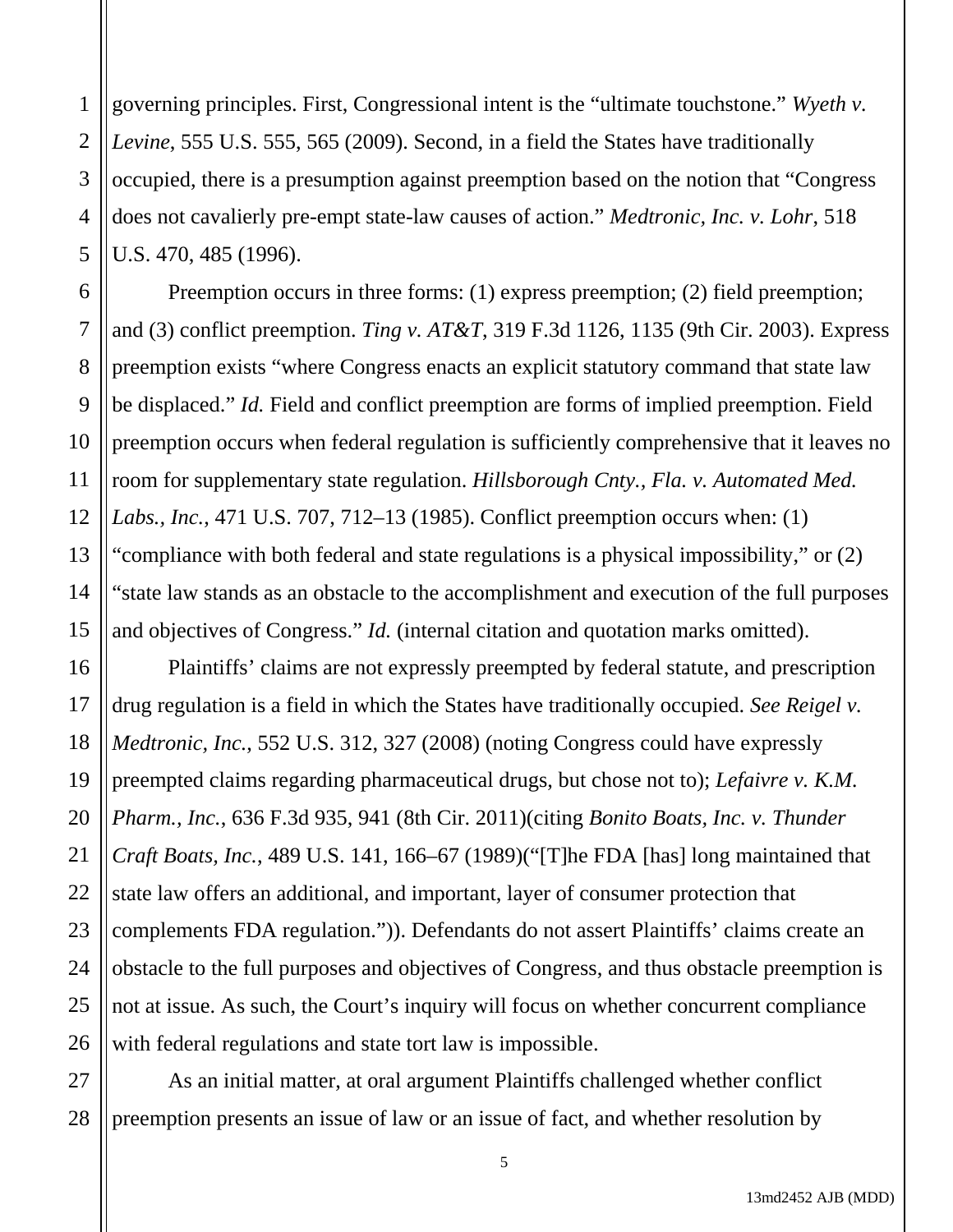1 2 3 summary judgment is appropriate. (*See, e.g.*, Doc. No. 1445 at 64–65, 127:3–22.) Following oral argument, the state court requested additional briefing specific to this issue. (*See* Doc. No. 1502 at 1.) At the agreement of the parties in this case, that briefing was submitted as supplemental authority in these proceedings. (*Id.*) Upon consideration of the arguments presented in the supplemental briefing, relevant authority, and the pending cross-motions for summary judgment, the Court is satisfied that preemption presents purely a question of law appropriate for resolution by summary judgment. *See Dobbs v. Wyeth Pharm.*, 797 F. Supp. 2d 1264, 1267 (W.D. Okla. 2011) ("Where, as here, the moving party asserts entitlement to judgment because a claim is preempted by federal law, the motion presents only a legal question for the court; if the court concludes that a state law claim is preempted, summary judgment is proper as to that claim."); *see also Bank of Am. v. City & Cnty. of San Francisco*, 309 F.3d 551, 566 (9th Cir. 2002) (affirming the district court's grant of summary judgment based on federal conflict preemption). Moreover, Plaintiffs' affirmative motion for summary judgment in these proceedings supports the Court's conclusion that summary judgment is appropriate for resolution of Defendants' conflict preemption defense.

#### *A. Relevant law*

In the context of pharmaceutical drug regulation and state law failure-to-warn claims, the Court is guided by the United States Supreme Court case of *Wyeth v. Levine*, which provides the standard Defendants must prove to establish impossibility preemption. The plaintiff in *Levine* received an injection of the drug Phenergan through the IV push method of administration. *Levine*, 555 U.S. at 559. When the drug was administered, it entered Levine's artery. *Id.* This caused gangrene and eventually required amputation of her right forearm. *Id.* Levine sued Wyeth, the manufacturer of Phenergan, arguing the drug's labeling was inadequate because it did not warn that medical professionals should use the IV drip method of administration instead of the IV push method. *Id.* at 560. Wyeth argued Levine's claims were preempted because it was impossible to comply with state law and the FDA's labeling requirements. *Id.*

13md2452 AJB (MDD)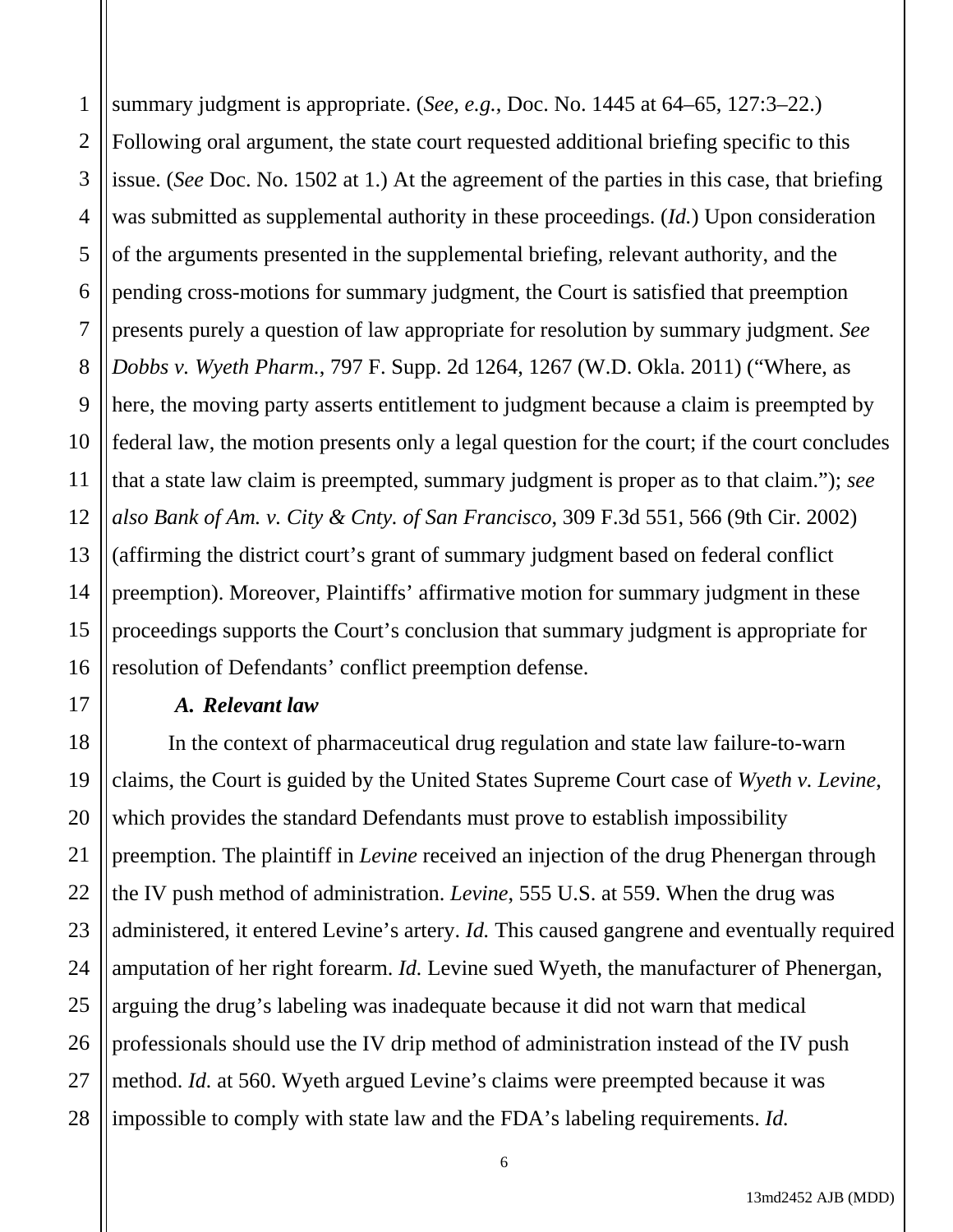1 2 3 Specifically, Wyeth argued it could not unilaterally change Phenergan's labeling to warn about dangers associated with the IV push method, and only "newly acquired information" implicated the Changes Being Effected ("CBE") regulation.<sup>4</sup> *Id.* at 568–69.

4 5 6 7 8 9 10 11 12 13 14 15 16 17 18 19 In analyzing Wyeth's conflict preemption defense, the Court concluded that initial FDA approval of drug labeling does not preempt a subsequent failure-to-warn claim. *Id.*  at 558. Thus, the Court looked beyond initial drug approval and considered several factors as part of its preemption analysis, including: (1) whether Wyeth tried to give the warning sought by Levine and (2) whether it had been precluded from doing so; (3) whether the FDA or the manufacturer focused on the risks associated with IV push versus IV drip administration of Phenergan; and (4) whether Wyeth provided the FDA with an analysis or evaluation of those risks. *Id.* at 572–73. The evidence in *Levine* established Wyeth had not attempted to give a warning specific to IV push administration, and the FDA had not prohibited Wyeth from doing so. *Id.* Additionally, the evidence demonstrated the FDA and Wyeth had given only "passing attention" to the issue raised by Levine's claim. *Id.* at 572. There was also no evidence that Wyeth provided the FDA with an evaluation of the risks associated with the IV push method of administration. *Id.* at 572–73. Accordingly, the Supreme Court rejected Wyeth's preemption defense, concluding it was not impossible for Wyeth to provide the warning Levine sought. *Id.* at 573.

The Court then held that "absent clear evidence that the FDA would not have approved a change to Phenergan's label" the Court would "not conclude that it was impossible for Wyeth to comply with both federal and state requirements." *Id.* at 571. *Levine* therefore provides the relevant conflict preemption standard, but does not define what constitutes clear evidence. As such, application of the standard is necessarily fact-

20

21

22

23

24

25

26 27 28 <sup>4</sup> Through submission of a CBE supplement, a manufacturer may make immediate changes to product labeling without requiring FDA approval of the change prior to product distribution. (*See, e.g.*, Doc. No. 1166-8 at 10 n.9); 21 C.F.R. § 314.70(c)(6).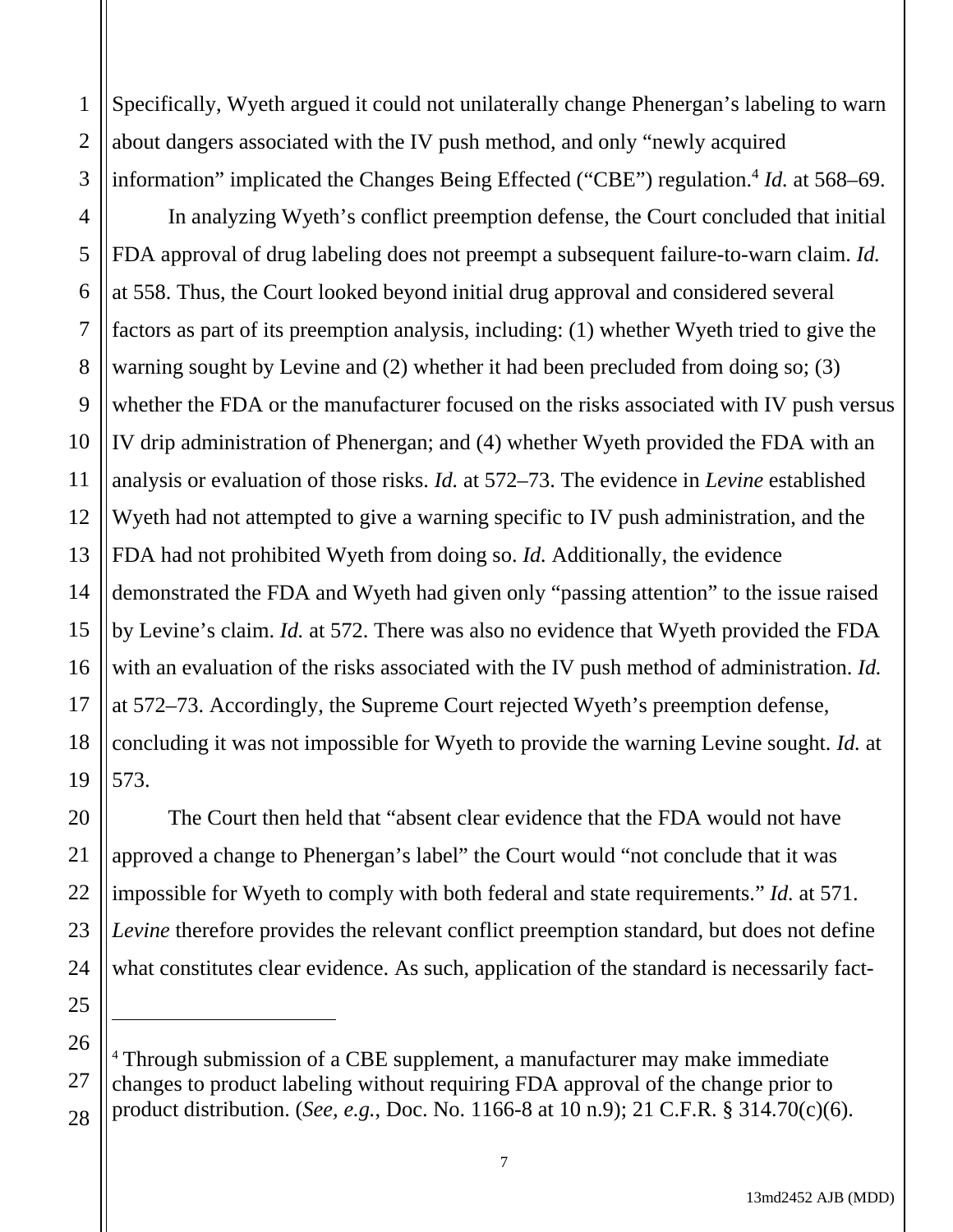specific.5 *See Koho v. Forest Labs., Inc.*, 17 F. Supp. 3d 1109, 1118 (W.D. Wash. 2014) ("[T]he clear evidence standard is a fact based inquiry that depends on the express type of warning at issue and the particular facts of each case."); *Dobbs*, 797 F. Supp. 2d at 1270 (explaining that ascertaining conflict preemption is "necessarily fact specific").

The Ninth Circuit addressed conflict preemption in *Gaeta v. Perrigo Pharmaceuticals*,<sup>6</sup> with an analysis similar to that in *Levine*. *Gaeta* involved the generic manufacturer of ibuprofen, Perrigo, and a state law failure-to-warn claim regarding concurrent use of ibuprofen and other drugs known to cause liver toxicity. *Id.* at 1228. Perrigo asserted the plaintiffs' claims were conflict preempted. *Id.*

In support of preemption, Perrigo presented evidence that the FDA considered the general safety of ibuprofen on two separate occasions: once in 2002 in response to a citizen petition and a second time in 2006, when considering what types of warnings should be included in over-the-counter drugs, including ibuprofen. *Id.* at 1236–37. The Ninth Circuit held the FDA's general reviews of ibuprofen safety did not amount to clear evidence the FDA would not have approved the warnings suggested by the plaintiffs. *Id.* at 1237. The *Gaeta* court cited the lack of evidence that the FDA was presented with and actually considered the specific warning requested by the Gaetas. *Id.* The court also noted Perrigo did not suggest it supplied the FDA with an evaluation or analysis concerning concomitant use of ibuprofen and other drugs, and that the FDA refused to act. *Id.* (quoting *Levine*, 555 U.S. at 572–73). Finding the evidence presented was no more

<sup>5</sup> The determination that conflict preemption is a fact-intensive analysis is consistent with the conclusion that it presents only a question of law suitable for determination by the Court through summary judgment. The factual inquiry is limited to what the FDA has done, if anything, in addressing the need for a warning on a particular drug. This is in contrast to considering the specific data relied upon by the FDA. *See infra* § F. 6 630 F.3d 1225 (9th Cir. 2011) *cert. granted, judgment vacated sub nom. L. Perrigo Co. v. Gaeta*, 132 S. Ct. 497 (2011). The Ninth Circuit's discussion of conflict preemption related to generic drug manufacturers was vacated following the Supreme Court's decision in *Pliva v. Mensing*, 131 S. Ct. 2567 (2011). *Pliva* is inapplicable in this matter because none of Defendants manufacture generic versions of the drugs at issue.

1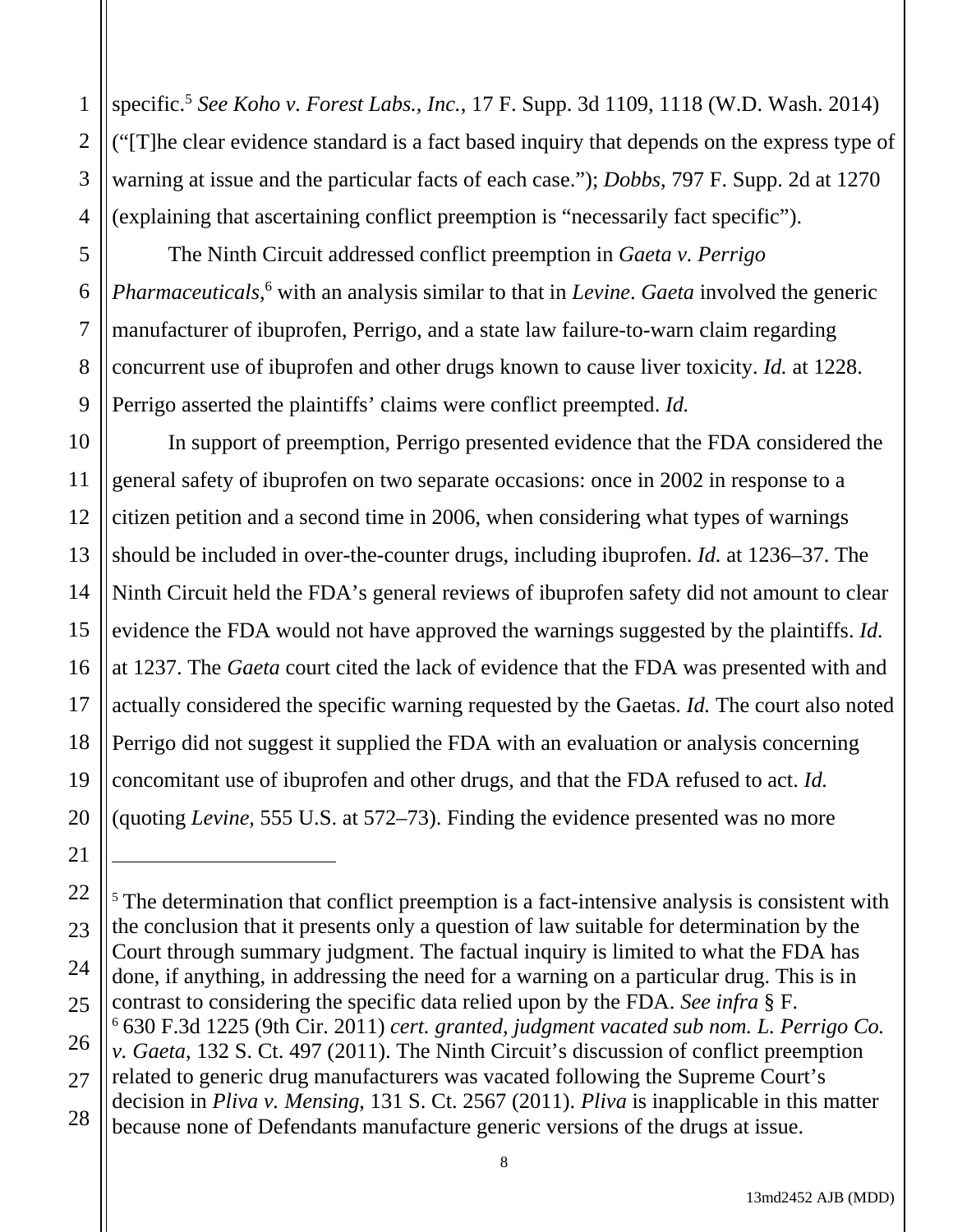1 2 compelling than in *Levine*, the court concluded the Gaeta's claims were not preempted. *Id.*

4 6 As binding authority, *Levine* and *Gaeta* principally guide the Court's analysis. Notably, however, they both represent instances where the clear evidence standard is unsatisfied. At the opposite end of the spectrum are cases finding in favor of preemption. One such case, *Dobbs v. Wyeth Pharmaceuticals*, involved the use of selective serotonin reuptake inhibitors ("SSRI"), a class of antidepressants, and an increased risk of suicide. 797 F. Supp. 2d at 1266. Although characterized as an outlier by Plaintiffs, *Dobbs*  demonstrates facts that meet the clear evidence standard and is useful in framing the continuum of conflict preemption case law.

In *Dobbs*, the plaintiff's husband committed suicide after taking the prescription drug Effexor as treatment for depression. *Id.* At the time of the suicide, Effexor's labeling and package insert included an FDA-approved statement regarding suicidality in adult patients diagnosed with depression. *Id.* The plaintiff argued the statement was inadequate to warn her husband of suicide risk. *Id.* The record in *Dobbs*, however, reflected extensive consideration by the FDA of an enhanced suicidality warning for adult patients, and the FDA's consistent conclusion there was "no scientific evidence of a causal association between SSRI's and increased suicidality warranting an enhanced warning." *Id.* at 1272–73. The evidence also established that following Effexor's initial approval, the FDA rejected citizen petitions asking for enhanced suicide warnings for Prozac, a different antidepressant, but within the SSRI class of drugs. *Id.* at 1274. In rejecting each citizen petition, the FDA cited insufficient evidence of an association between the SSRI and suicide risk. *Id.* Wyeth also demonstrated the FDA's position regarding an increased risk of suicide in adults did not change before or after the decedent's suicide. *Id.* Relying on the FDA's opinions that an enhanced suicidality warning was unsupported by

3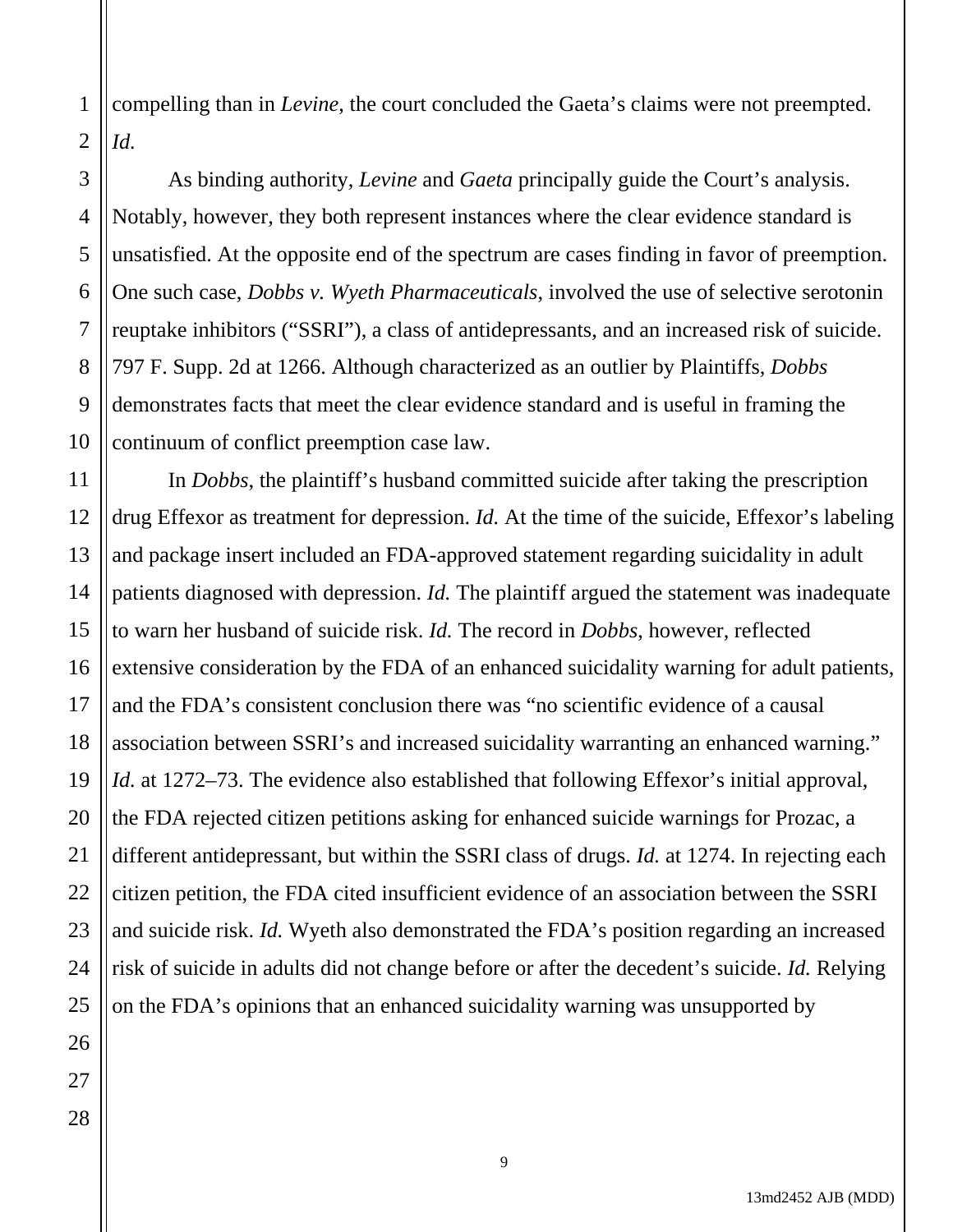1 2 scientific data and the consistency of that opinion, the court concluded the plaintiff's claims were conflict preempted. *Id.* at 1277.7

5

7

11

14

15

16

17

18

19

20

21

22

23

24

25

3 4 6 8 9 10 12 13 A more recent case, *Rheinfrank v. Abbott Laboratories, Inc.*, No. 1:13cv114, 2015 WL 4743056 (S.D. Ohio, Aug. 10, 2015), also found the clear evidence standard satisfied. The plaintiff in *Rheinfrank* sued the manufacturer of an anti-epileptic drug taken during her pregnancy that resulted in developmental delay and other physical and cognitive injuries to her child. *Id.* at \*2. In support of preemption, the manufacturer argued it sought FDA approval to add a developmental delay warning in the years after the plaintiff took the drug, but that the FDA concluded the scientific evidence was insufficient to support a warning. *Id.* at \*6. The court concluded the FDA's consideration of the safety issue, and its failure to issue a labeling change in the years following the plaintiff's injury, constituted clear evidence the FDA would have rejected a label change at the time the plaintiff consumed the drug. *Id.* at \*10.

Similarly, in *Reckis v. Johnson & Johnson*, 471 Mass. 272 (2015),<sup>8</sup> the court found the plaintiffs' claims partially preempted in light of the FDA's rejection of a warning sought by the plaintiffs. The plaintiffs' daughter suffered from Stevens-Johnson syndrome ("SJS") and toxic epidermal necrolysis ("TEN") after consuming Children's Motrin. *Id.* at 275. At the time the child took Motrin, the warnings section of the FDAapproved label contained an allergy alert warning that ibuprofen could cause an allergic reaction, but did not specifically reference SJS or TEN. *Id.* at 279. The manufacturer argued the plaintiffs' claims were conflict preempted. *Id.* at 281.

The record established that in the years after the incident, the FDA received a citizen petition concerning the relationship between ibuprofen and SJS and TEN. *Id.* at

<sup>26</sup> 27 <sup>7</sup> Though *Dobbs* found cases regarding other drugs unpersuasive in its preemption analysis, the Court necessarily looks to cases regarding different pharmaceutical products in framing its analysis, and notes the parties take the same approach throughout their briefing.

<sup>28</sup> <sup>8</sup> *petition for cert. docketed*, 15-449 (U.S. Oct. 9, 2015).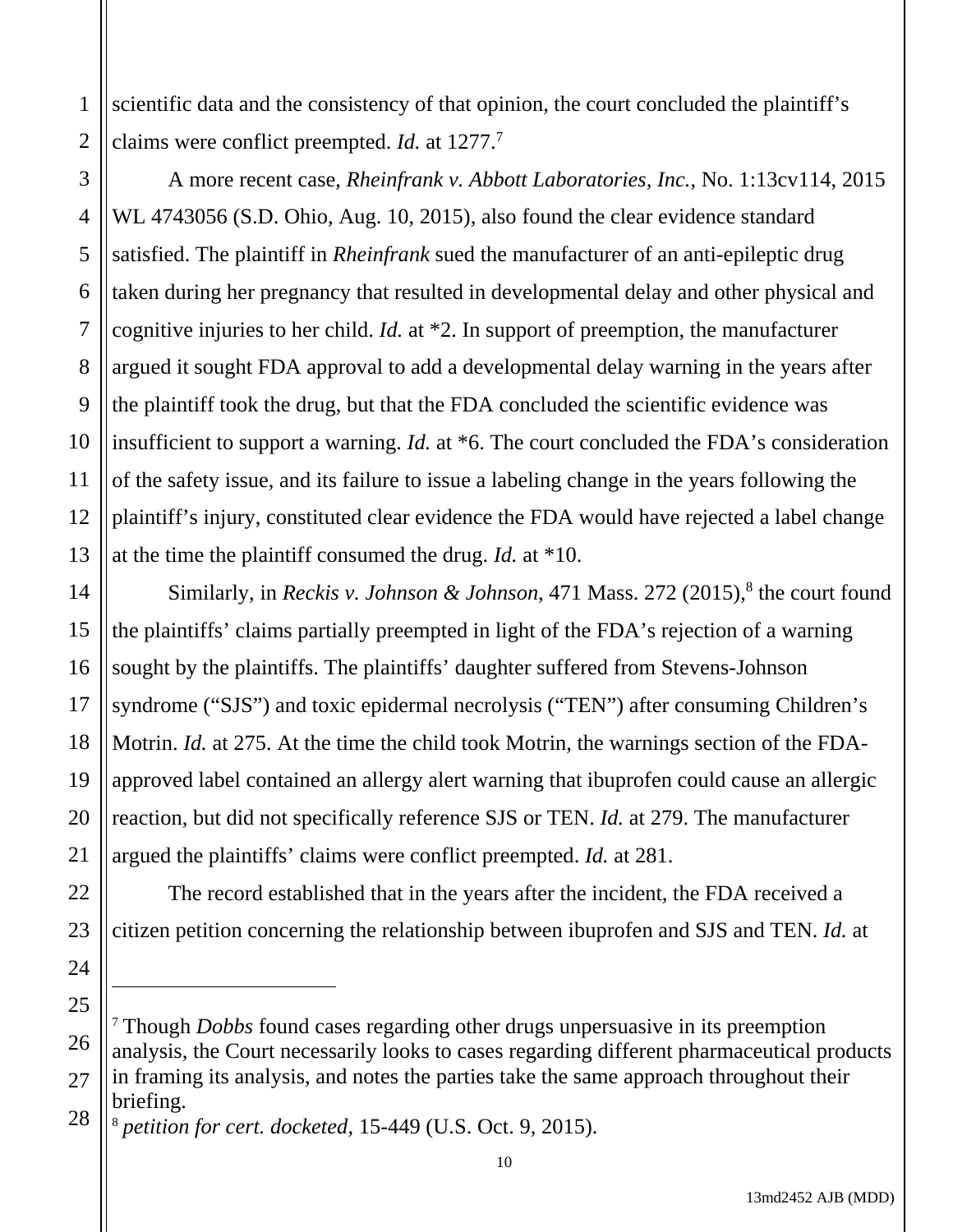1 2 3 4 5 6 7 8 9 10 11 12 280. Following receipt of the petition, the FDA engaged in a "comprehensive review of the risks and benefits of ibuprofen, including the risks of SJS and TEN[.]" *Id.* (internal citation and quotation marks omitted). In the FDA's formal response to the citizen petition, the FDA agreed with the petitioners that labeling should be improved, but declined to include the specific terms SJS and TEN, concluding consumers were unfamiliar with those terms. *Id.* Relying on the citizen petition rejection, the court concluded the plaintiffs' claims specific to a warning regarding SJS and TEN were preempted, but claims related to a more general warning were not preempted. *Id.* at 290; *see also Robinson v. McNeil Consumer Healthcare*, 615 F.3d 861, 873 (7th Cir. 2010) (noting "[t]he 'clear evidence' in this case is the agency's refusal to require a reference to SJS/TEN on the label of over-the-counter drugs containing ibuprofen, when it had been asked to do in a submission to which the agency was responding").<sup>9</sup>

*In re Fosamax Products Liability Litigation*, 951 F. Supp. 2d 695 (D.N.J. 2013), also presents an example of where a manufacturer established conflict preemption. In that case, the plaintiff was prescribed the drug Fosamax for the treatment of osteoporosis. *Id.* at 697. After taking the drug for several years, the plaintiff suffered a fracture in her right femur. *Id.* The plaintiff then filed suit against the manufacturer alleging it failed to adequately warn of risks associated with the use of Fosamax. *Id.* at 700. The manufacturer argued the plaintiff's claims were preempted because the FDA rejected a prior approval supplement ("PAS")<sup>10</sup> from the manufacturer that warned of femur fracture risk after the plaintiff's injury. *Id.* at 701, 703. The court agreed, concluding the FDA would not have approved a change to the Fosamax label prior to the plaintiff's

13

14

15

16

17

18

19

20

21

22

23

<sup>24</sup> 25 26 27 <sup>9</sup> Defendants cited *Rheinfrank*, *Reckis*, and *Robinson* for the first time at oral argument. As recent decisions finding clear evidence the FDA would reject a proposed labeling change, the decisions are helpful to the Court's analysis to the extent they establish a lower threshold for a finding of preemption than that proposed by Plaintiffs.<br><sup>10</sup> A manufacturer may utilize a PAS to propose changes that require FDA approval prior

<sup>28</sup> to distribution of the product with those changes. (*See* 21 C.F.R. § 314.70(b); Doc. No. 1166-8 at 10 n.9.)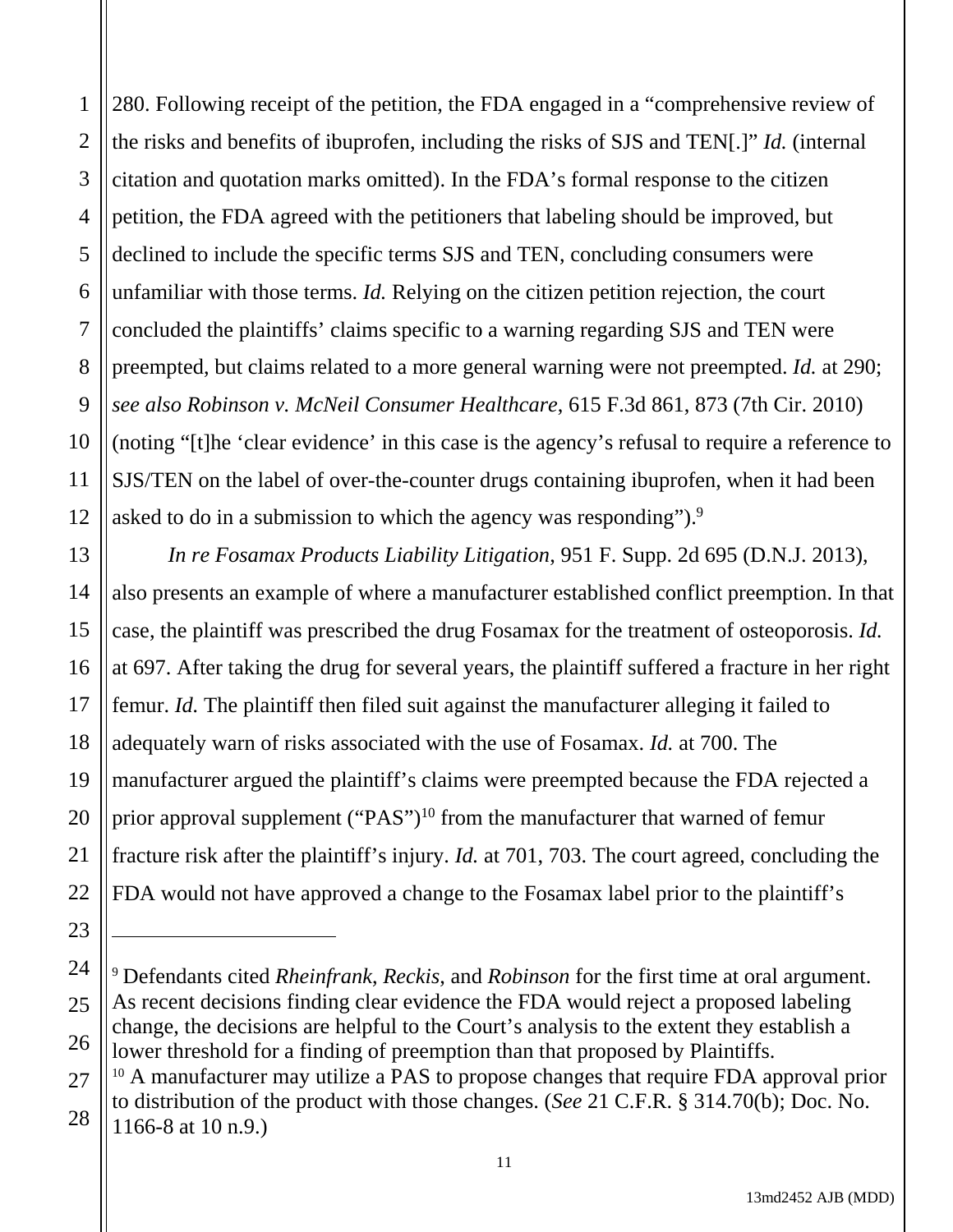1 2 3 injury given the FDA's rejection of the PAS with an enhanced warning only one month after the plaintiff's injury. *Id.* at 703. Finding the FDA's rejection constituted clear evidence under *Levine*, the court concluded plaintiff's claims were conflict preempted. *Id.*

4 5 6 7 8 9 10 11 12 13 14 15 16 Another case instructive to this Court's analysis is the Seventh Circuit's decision in *Mason v. SmithKline Beecham Corp.*, 596 F.3d 387 (7th Cir. 2010), where the court concluded citizen petition rejections did not constitute clear evidence the FDA would reject a proposed warning. *Mason* involved the SSRI Paxil, and allegations the manufacturer failed to warn the drug caused an increased risk of suicide, particularly in young adults. *Id.* at 389. Citing the temporal gap between citizen petition rejections and the decedent's suicide, as well as the FDA's evolving opinion regarding pediatric suicidality, the court found it unlikely the FDA would have prevented the manufacturer from warning about suicide risk in young adults. *Id.* at 395 (noting the latest of the FDA's opinions regarding suicidality occurred several years before the decedent's suicide); *see also Forst v. Smithkline Beecham Corp.*, 639 F. Supp. 2d 948 (E.D. Wis. 2009) (rejecting similar arguments as those advanced in *Mason* regarding the SSRI Prozac and distinguished by the court in *Dobbs*).

17 18 19 20 21 22 23 24 25 26 27 28 In *Dorsett v. Sandoz*, another SSRI case, the court similarly declined to rely on citizen petition rejections several years prior to the decedent's suicide as establishing preemption. 699 F. Supp. 2d 1142 (C.D. Cal. 2010). Dorsett involved a twenty-six year old man who committed suicide after taking a generic for the prescription drug Prozac. *Id.* at 1145. The manufacturer cited the FDA's rejection of a citizen petition requesting an enhanced warning as clear evidence the FDA would have rejected a label change. *Id.* at 1157. The court concluded the FDA's rejection of citizen petitions in the 1990s did not establish what the FDA would have done in response to a label change request in 2004. *Id.* The court also cited developments in scientific knowledge regarding SSRIs and suicidality leading up to the time of the suicide as weighing against preemption*. Id.* at 1157–58. Thus, the court concluded clear evidence did not exist that the FDA would have rejected an enhanced warning at the time of the suicide. *Id.* at 1158.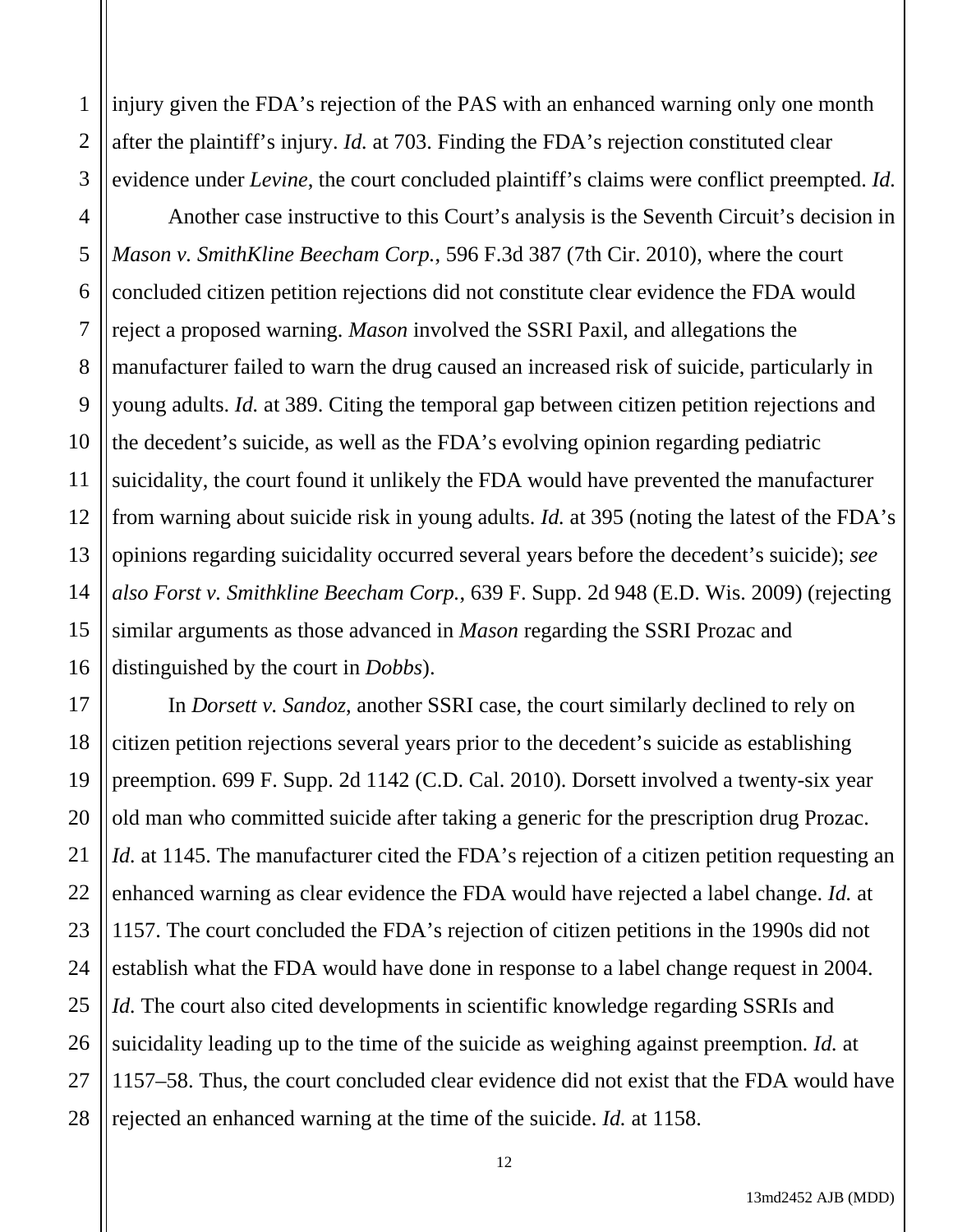1 2 3 4 5 6 7 8 9 10 11 12 13 14 15 16 17 In *Koho v. Forest Laboratories*, *Inc.*, the court reached a similar conclusion. 17 F. Supp. 3d at 1109. In *Koho*, the plaintiff argued the manufacturer of the antidepressant Celexa should have included a warning about an increase in suicidal thoughts and emphasized the importance of communicating that risk to family members through product labeling. *Id.* at 1116–17. The manufacturer argued the plaintiff's claims were preempted and cited the FDA's rejection of three citizen petitions seeking an enhanced suicidality warning as support. *Id.* at 1117. The court found the FDA's rejection of citizen petitions unpersuasive, noting the most recent rejection, which occurred five years prior to the decedent's suicide, did not constitute clear evidence of what the FDA would have done at the time the decedent was prescribed Celexa. *Id.* The court also cited to subsequently implemented labeling that provided a warning similar to that sought by the plaintiff as weighing against preemption. *Id.* at 1119. Additionally, the court considered the similarities between the warnings rejected by the FDA in the citizen petitions and the warning sought by the plaintiff. *Id.* at 1116-17. Concluding the warnings were different the plaintiff seeking a warning directed at family members of those taking the drug as opposed to a warning directed at the patient—the court found the plaintiff's claims were not conflict preempted. *Id.* at 1119.

18 19 20 21 22 23 24 Although the clear evidence standard remains undefined, these cases provide a framework from which the Court can apply *Levine* and its progeny to the facts in this matter. With *Levine* and *Gaeta* as examples of what is insufficient to warrant conflict preemption and *Dobbs* demonstrative of facts sufficient to establish the demanding defense, the Court must determine how the facts of this matter compare. Before doing so, however, the Court considers the federal regulatory construct within which Plaintiffs' claims arise.

#### *B. Overview of federal drug regulation*

25

26

27

28

Initial FDA approval of a drug is predicated, in part, on a manufacturer's use of FDA approved product labeling and package inserts. *See* 21 U.S.C. § 355; 21 C.F.R. § 314.105(b). Following approval, the FDA can require postmarketing studies and drug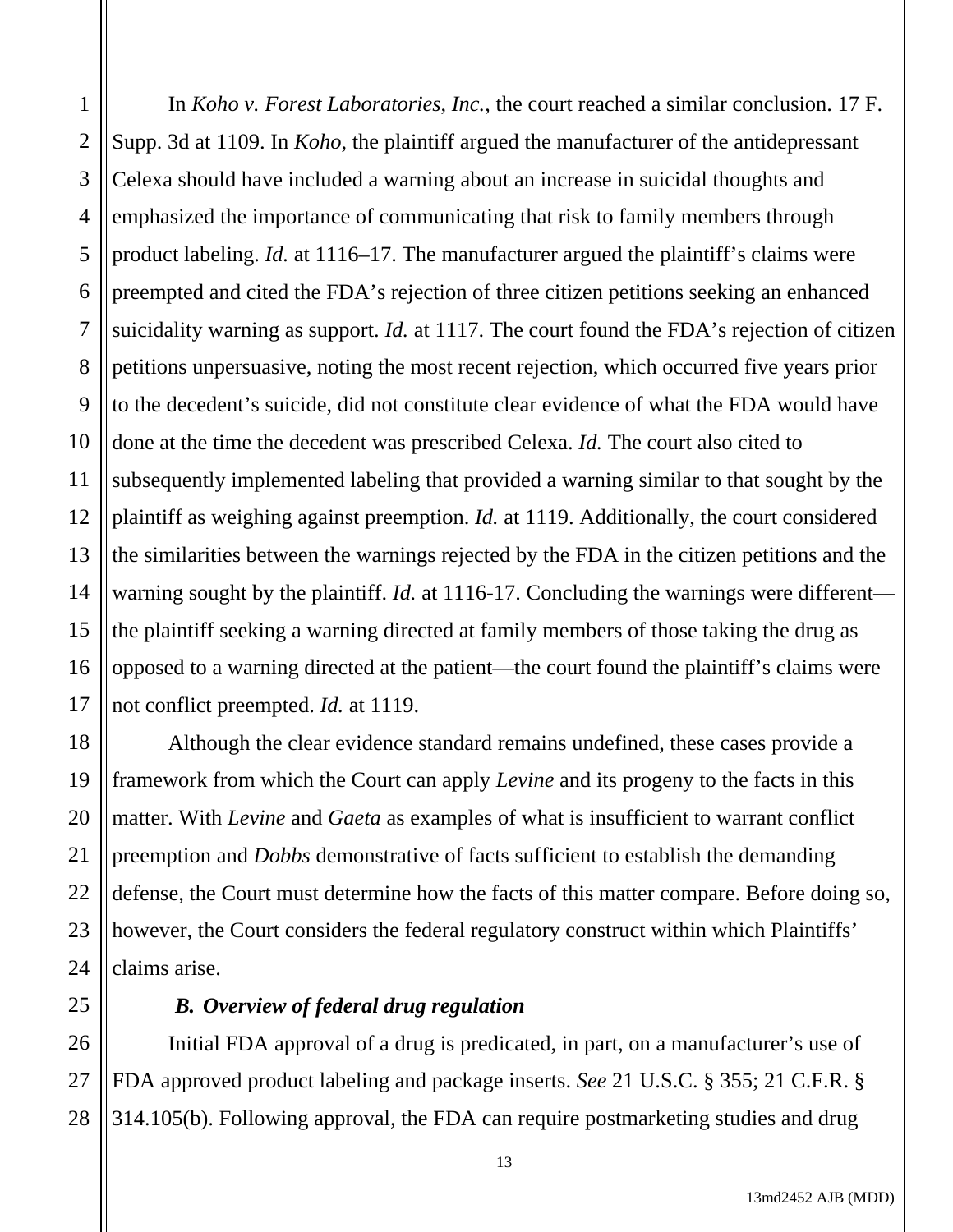1 2 3 4 5 6 7 8 surveillance, and manufacturers have an ongoing duty to report the results of studies and drug surveillance to the FDA. 21 U.S.C. § 355(k)(1); 21 C.F.R. §§ 314.80, 314.81; *Dobbs*, 797 F. Supp. 2d at 1270 ("After a drug is approved by the FDA, manufacturers are required to maintain records, conduct additional testing as directed, and report to the FDA any significant adverse health consequences reported during the prescription drug's use."). The FDA is also responsible for continually monitoring the safety of approved drugs and may take action including withdrawal of approval if scientific data indicates a drug is unsafe. *See* 21 U.S.C. § 355(e).

9 10 11 12 13 14 15 16 17 18 19 20 Despite the FDA's ongoing regulatory role, drug manufacturers must maintain adequate product labeling in light of post-approval drug surveillance. *Levine* emphasized that a manufacturer bears the burden of maintaining the adequacy of product labeling at all times. *Levine*, 555 U.S. at 571 (noting manufacturers are charged with "crafting an adequate label and [] ensuring that its warnings remain adequate as long as the drug is on the market"). The CBE regulation permits manufacturers to reconcile this duty with the FDA's required approval of drug labeling by permitting a manufacturer to make immediate changes to product labeling without requiring FDA approval of the change prior to product distribution. (*See e.g.*, Doc. No. 1166-8 at 10 n.9); 21 C.F.R. § 314.70(c)(6). A manufacturer may submit a CBE based on "newly acquired information," which "encompasses new analyses of previously submitted data." *Levine*, 555 U.S. at 569.

 A warning must be supported by "reasonable evidence of a causal association." 21 C.F.R. § 201.57(c)(6). A variety of sources can satisfy this standard, including adverse event rate, $^{11}$  evidence of a dose-response relationship, and the temporal association

21

22

23

24

<sup>25</sup> 26 27 28 <sup>11</sup> FDA Guidance for Industry defines an adverse event as "any untoward medical event" associated with the use of a drug in humans, whether or not considered drug-related." (Doc. No. 1166-77 at 17); *see also* 21 C.F.R. § 314.80(a). Reports of adverse events, also referred to as spontaneous reporting, can be made even if the reporter is not certain that a product caused the medical event. (*See* Doc. No. 597 at 9) (citing FDA Adverse Event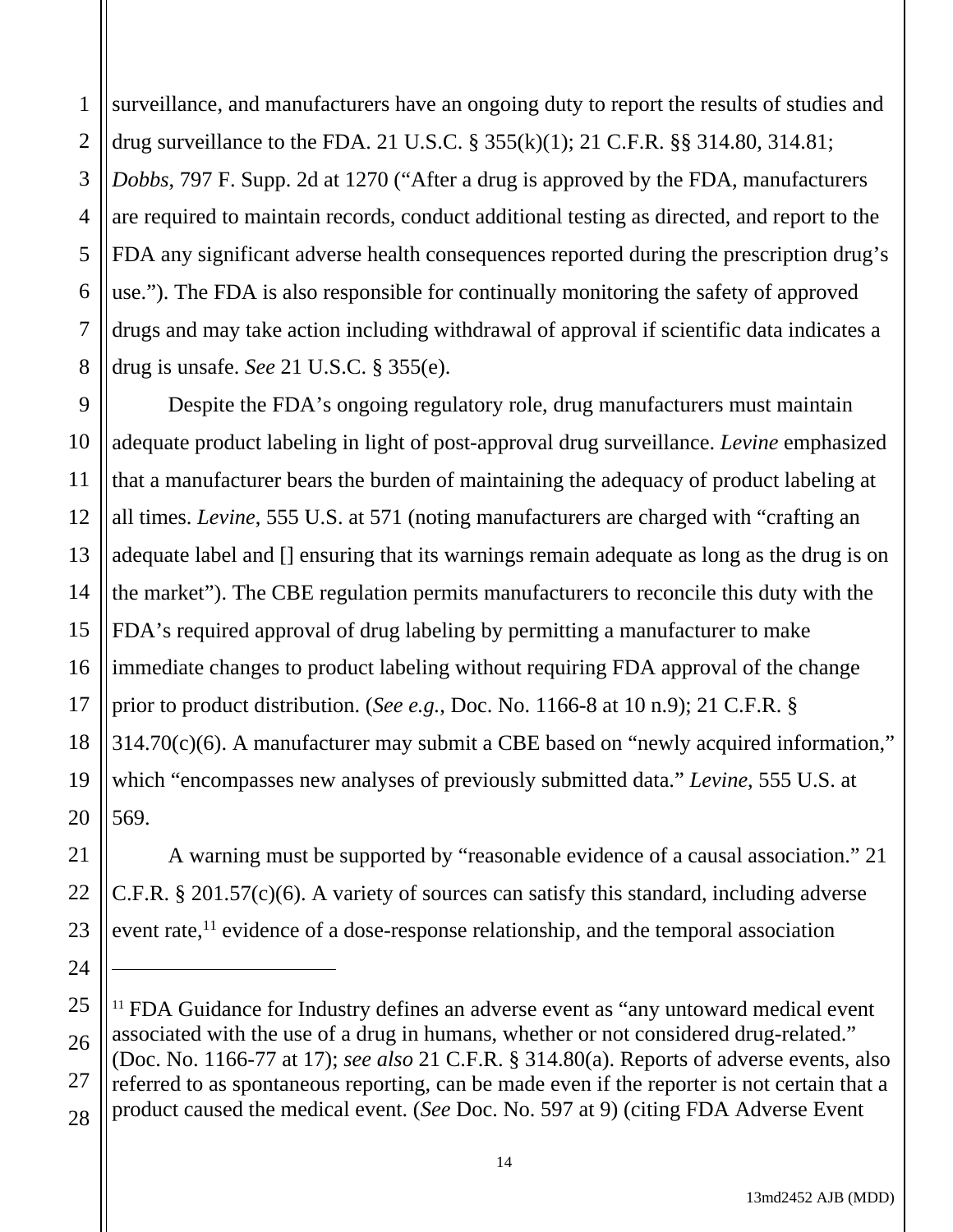1 2 3 4 5 6 7 between drug administration and the event. (Doc. No. 1166-11 at 6.) Federal regulations do not require that a causal association between a drug and a particular outcome be definitely established before it is added to product labeling as a warning. *See* 21 C.F.R. § 201.57(c)(i). A manufacturer is required to update its labeling as soon as reasonable evidence of a causal association exists. *Id.* §201.80(e). To include an adverse reaction in product labeling, federal regulations require there be some basis to believe there is a causal association. *Id.* § 201.57(c)(7).

The FDA also has the authority to mandate a labeling change if it learns of new safety information that it thinks should be included in the labeling of a drug. *See* 21 U.S.C. § 355(o)(4)(a). Similarly, the FDA can reject a CBE and require a manufacturer to remove the newly added language from its labeling. *See Levine*, 555 U.S. at 571. Unapproved labeling could be considered misbranded and subject to an FDA enforcement action. In practice, however, manufacturers often consult with the FDA about labeling issues prior to and after submission of a CBE, making an FDA enforcement action improbable. *Id.* at 570 ("[T]he very idea that the FDA would bring an enforcement action against a manufacturer for strengthening a warning pursuant to the CBE regulation is difficult to accept.").

 Against this regulatory backdrop, the Court turns to the arguments and evidence offered by the instant cross-motions for summary judgment.

# *C. Clear evidence exists that the FDA would have rejected a pancreatic cancer reference in the product labeling*

The parties raise several arguments both for and against preemption. Defendants assert they have established it would be impossible to comply with federal labeling requirements and state tort law, given the FDA's opinions regarding a causal association

Reporting System (FAERS)

http://www.fda.gov/Drugs/GuidanceComplianceRegulatoryInformation/Surveillance/ AdverseDrugEffects/default.htm (last updated Sept. 10, 2012)).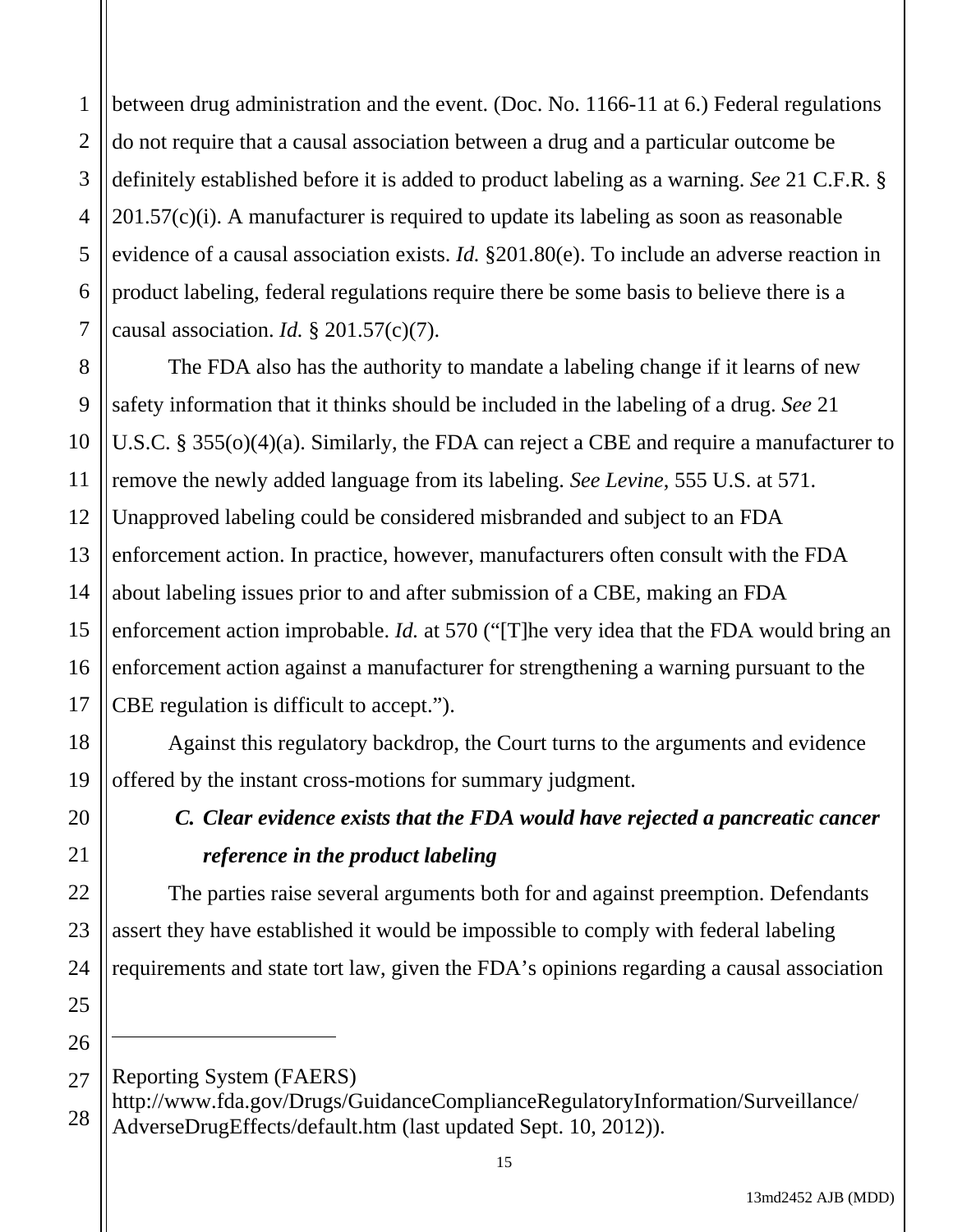1 2 3 between the drugs and pancreatic cancer. As support for this argument, Defendants cite seven instances where the FDA has taken a position regarding pancreatic safety: (1) issuance of the FDA's February 2014 assessment of pancreatic safety in the *New England Journal of Medicine*; (2) the FDA's rejection of a citizen petition requesting the withdrawal of Victoza; (3) the FDA's September 2014 conclusion that a causal association between incretin mimetics and pancreatic cancer is indeterminate; and (4)–(7) the subsequent approval of other incretin-based therapies without any reference to pancreatic cancer in the product labeling. (*See* Doc. No. 1445 at 9:21–25.) According to Defendants, each instance represents the FDA's opinion regarding pancreatic safety and its conclusion that current data does not support a pancreatic cancer reference.

Plaintiffs argue that absent actual and express rejection of a pancreatic cancer reference by the FDA, Defendants cannot establish clear evidence. Plaintiffs also contend that Defendants are aware of scientific evidence that satisfies the regulatory standards for inclusion of pancreatic cancer as a warning or adverse reaction. Though Defendants have not submitted a CBE or PAS, the evidence establishes the FDA has been aware of a pancreatic cancer safety signal<sup>12</sup> for several years, and actively investigated the existence of a causal relationship between the drugs and pancreatic cancer. (*See* Doc. No. 1163-3 at 73–74) (acknowledging the FDA has evaluated a pancreatic cancer safety signal for several years).

In 2009, the FDA reviewed its adverse event reporting system database for incidences of pancreatic cancer associated with Byetta, Januvia, and other antidiabetic therapies. (Doc. No. 1163-4 at 68–70.) After reviewing the database, the FDA concluded that "little inference for risk" could be appreciated from reviewing spontaneous reports of

<sup>&</sup>lt;sup>12</sup> FDA Guidance for Industry defines a safety signal as "a concern about an excess of adverse events compared to what would be expected to be associated with a product's use," which can arise from "postmarketing data and other sources, such as preclinical data and events associated with other products in the same pharmacologic class." (Doc. No. 554-9 at 8.)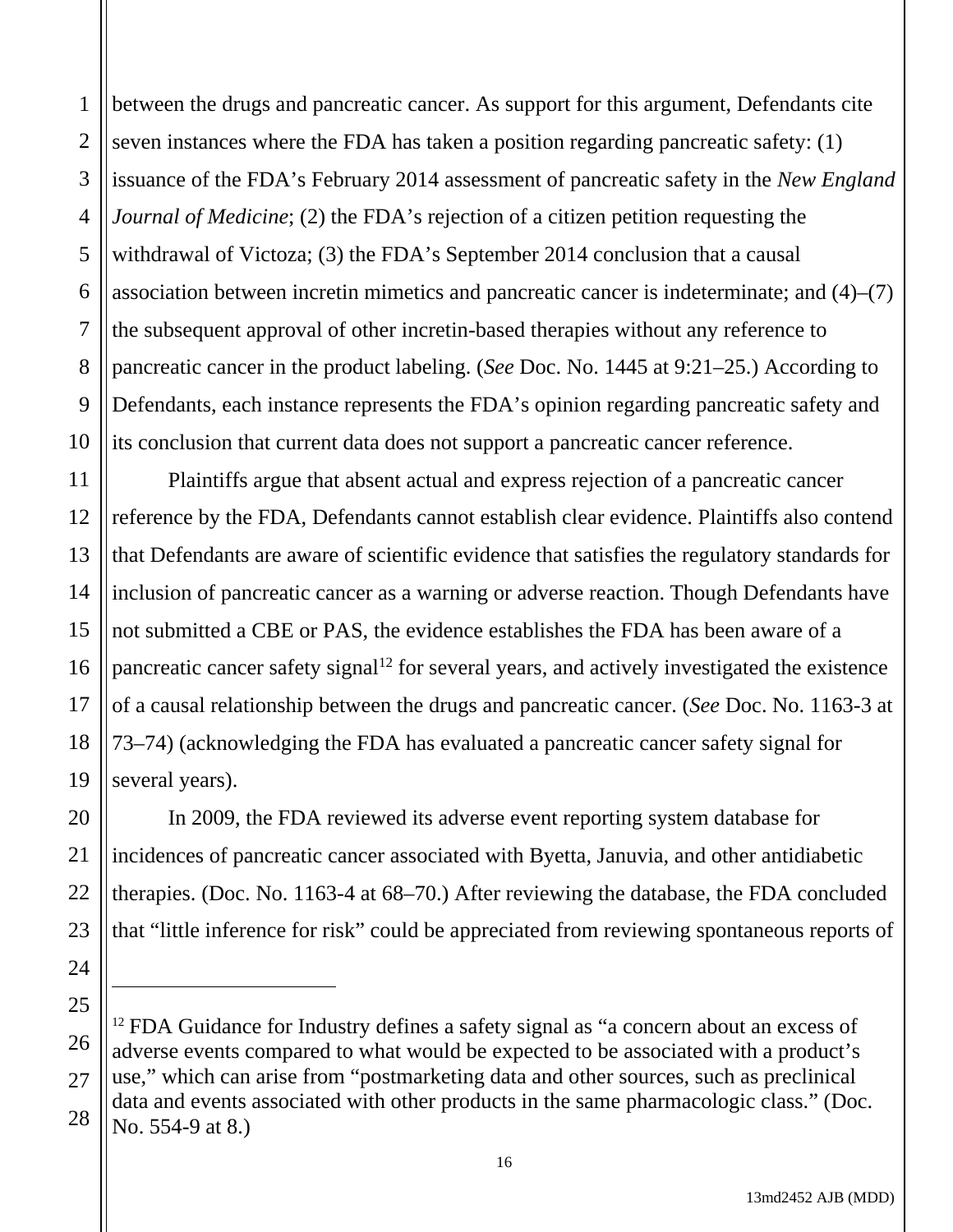pancreatic cancer, and that a causal association between the drugs and pancreatic cancer was indeterminate. (*Id.* at 80.) Based on that conclusion, the FDA did not make any labeling recommendations with respect to Byetta or Januvia. (*Id.*)

1

2

3

5

7

8

9

11

17

4 6 10 12 13 14 15 16 18 In April 2012, the FDA again considered pancreatic cancer risk in evaluating a citizen petition that called for the FDA to withdraw Victoza from the market. (Doc. No. 1163-3 at 25–52.) The petition cited adverse event data as demonstrative of an increased risk of pancreatic cancer. (*Id.* at 50.) Before responding to the citizen petition, the FDA issued a drug safety communication in March 2013 that directly related to pancreatic cancer risk associated with incretin mimetics. (Doc. No. 1163-4 at 85.) In the communication, the FDA stated it was "investigating reports of possible increased risk of pancreatitis and pre-cancerous findings of the pancreas from incretin mimetic drugs for type 2 diabetes." (*Id.*) The communication indicated the FDA would "obtain and evaluate" the new information and "communicate its final conclusions and recommendations when its review is complete or when the Agency has additional information to report." (*Id.*) The FDA concluded the communication by stating it had not reached a new conclusion regarding pancreatic cancer risk, and advised health care professionals to continue following the prescribing recommendations in the drug labeling. (*Id.*)

19 20 21 22 23 24 25 26 27 28 As part of its review of incretin mimetics and pancreatic cancer risk, the FDA participated in the National Institute of Diabetes and Digestive Kidney Diseases and National Cancer Institute's workshop on Pancreatitis-Diabetes-Pancreatic Cancer in June 2013. (*Id.* at 88–94.) At the workshop, the FDA again acknowledged that adverse event data was "less suitable for detecting relatively more common events with long latency periods" such as pancreatic cancer. (Doc. No. 1163-4 at 90.) An FDA supervisory toxicologist at the workshop commented that incretin-based drugs were not associated with "overt pancreatic toxicity or pancreatic neoplasms . . . that would indicate a risk to human safety." (*Id.* at 89.) Moreover, the FDA acknowledged that sponsors of exenatide (Byetta), liraglutide (Victoza), and sitagliptin (Januvia and Janumet) completed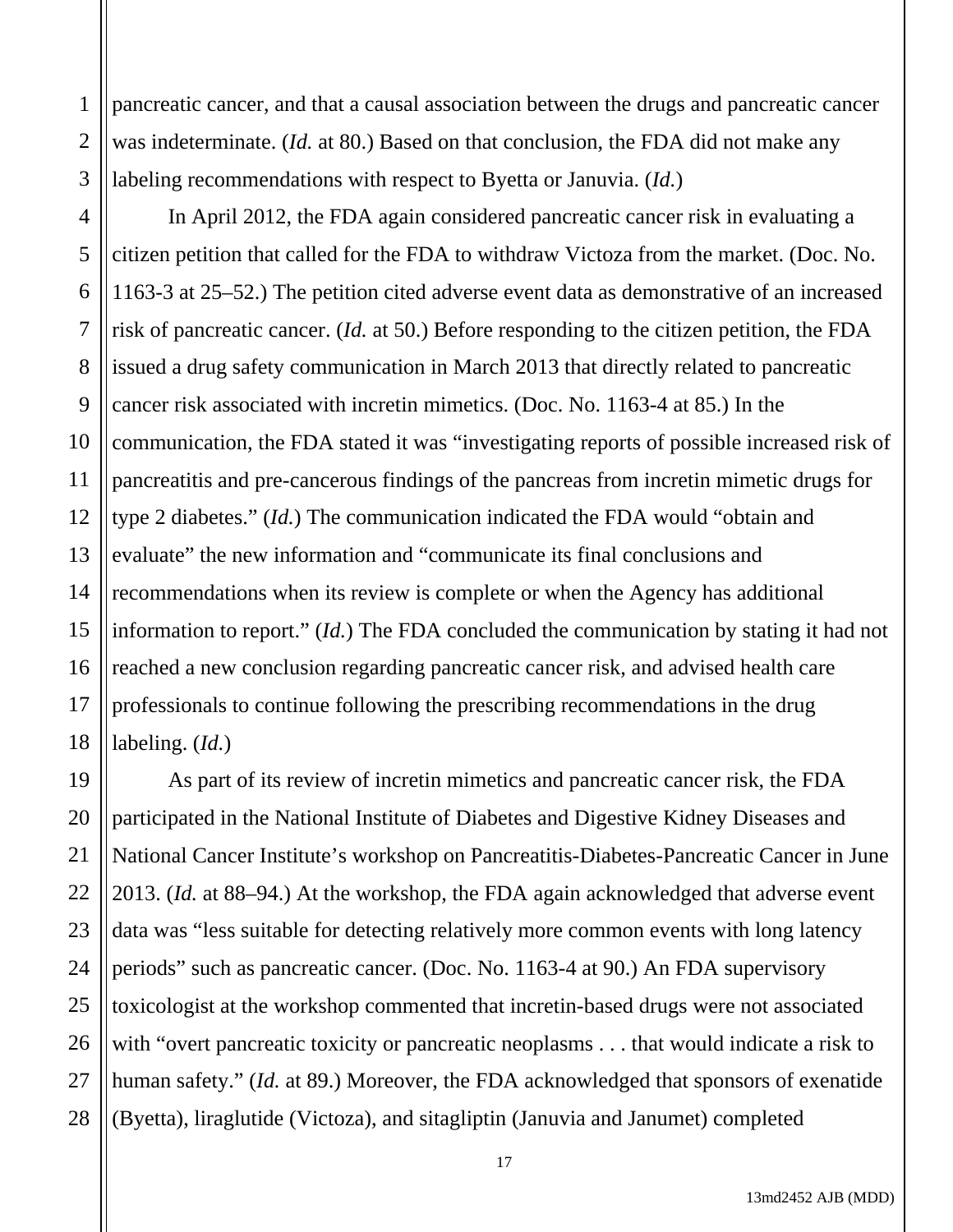1 2 postmarketing pancreatic toxicology studies, which did not "definitively demonstrate[] a treatment-related adverse effect on exocrine histology or proliferation." (*Id.*)

3 4 5 6 7 8 9 10 11 12 13 14 15 16 17 18 19 Then, in February 2014, the FDA published its assessment of pancreatic safety in the *New England Journal of Medicine*. (Doc. No. 1163-3 at 4.) The article, titled "Pancreatic Safety of Incretin Mimetics–FDA and EMA Assessment" ("Assessment"), was authored by four FDA officials and members of the European Medicines Agency. (Doc. No. 1163 at 3.) As part of the Assessment, the FDA engaged in a comprehensive review of data including completion and review of its own pancreatic toxicity studies. (*Id.*) The FDA also reviewed clinical safety databases and the results of cardiovascular outcome trials in patients with type 2 diabetes who were treated with incretin-based drugs. (*Id.*) The Assessment directly addressed the relevance of pancreatic cancer adverse event reports, noting "inherent limitations to the ability to establish causal relationships" due to the high background rate and long latency period of pancreatic cancer.13 (*Id.* at 2.) In conclusion, the FDA stated, "assertions concerning a causal association between incretin-based drugs and pancreatitis or pancreatic cancer, as expressed recently in the scientific literature and in the media, are inconsistent with the current data." (*Id.*) The FDA also concluded the "current knowledge is adequately reflected in the product information or labeling" which did not warn of pancreatic cancer or list pancreatic cancer as an adverse reaction. (*Id.*) 14

20

21

22

<sup>23</sup> 24 25 26 27 28 <sup>13</sup> The FDA has recognized that adverse event reports have limited value in assessing a causal relationship because the National Cancer Institute does not characterize pancreatic cancer as a "rare" cancer, it has a long latency period, and shares risk factors recognized in patients with type 2 diabetes. (*See* Doc. No. 1163-4 at 73–74.) The National Cancer Institute characterizes a cancer as "rare" if there are fewer than 35,000 total cases per year. (*Id.* at 73.) The National Cancer Institute defines latency period as the time that passes between being exposed to something that can cause disease and having symptoms. <sup>14</sup> The Assessment was updated with non-substantive information on June 5, 2014. (Doc. No. 1163-4 at 96.)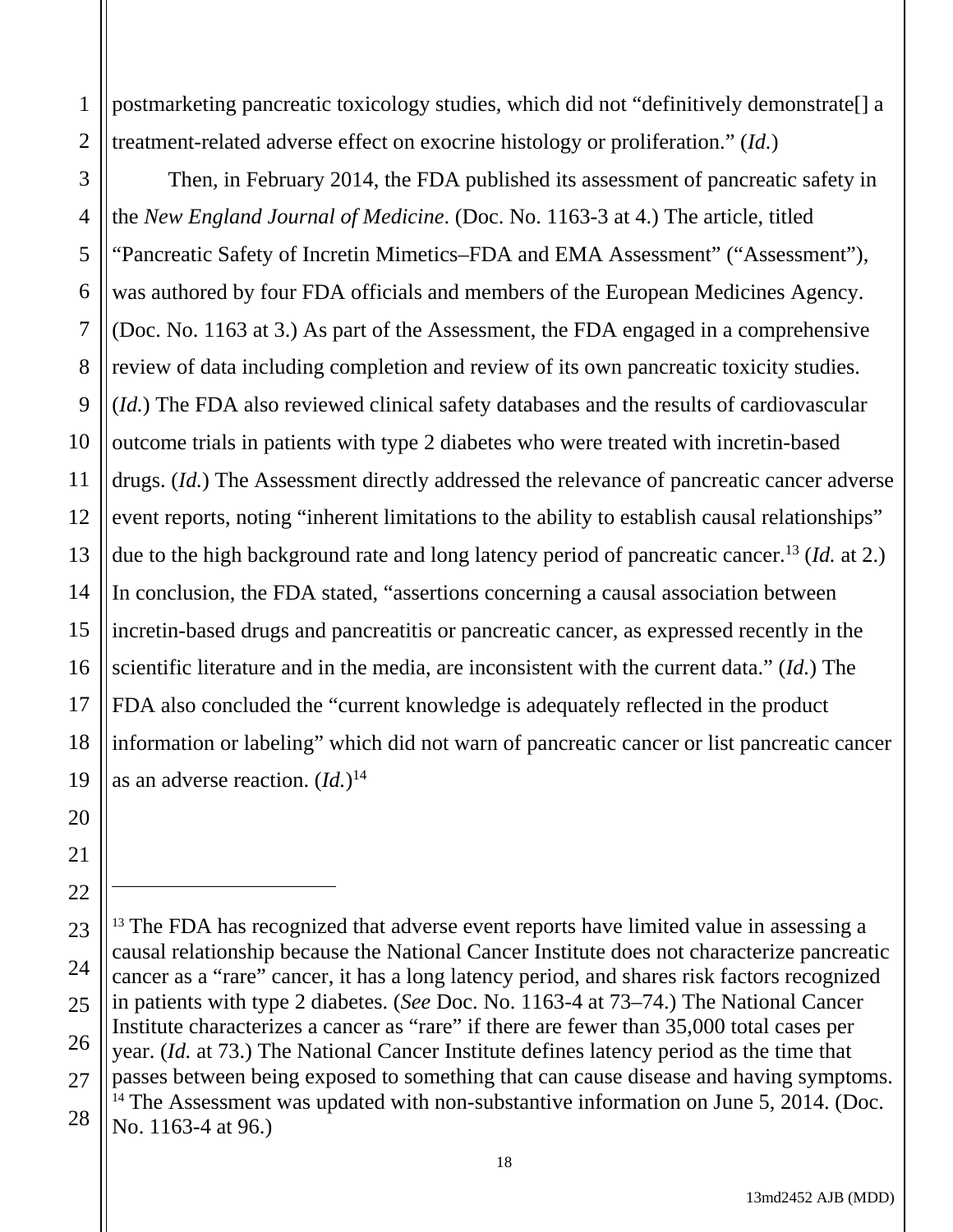In March 2014, the FDA formally responded to the 2012 Victoza citizen petition. (Doc. No. 1163-3 at 25–61.) In doing so, the FDA rejected adverse event data as evidence of a causal association between Victoza and pancreatic cancer. (*Id.* at 50.) ("In our review of 49 unique cases recovered from [FDA Adverse Event Reporting System] we found no new evidence regarding the risk of pancreatic carcinoma in association with the use of Victoza that would support any changes to the current approved labeling."). The FDA also stated "[a]ny causal association between exposure to Victoza and pancreatic cancer is indeterminate at this time." (*Id.*) Based on these conclusions, the FDA made no labeling recommendations specific to pancreatic cancer.

In September 2014, the FDA again reviewed pancreatic safety concerns in considering the safety of a higher dose of Victoza, marketed for weight loss as Saxenda. As part of a briefing document, the FDA acknowledged that pancreatic cancer had been "hypothesized but not proven" as a risk associated with incretin mimetics, and that "animal observations and clinical trial data reviewed by the FDA to date have not supported a causal association." (Doc. No. 1163-3 at 66.) The FDA also reiterated its earlier conclusion that studies were "inconclusive" as to a causal association between incretin mimetics and pancreatic cancer. (*Id.*) More recently, the FDA has reviewed pancreatic safety in connection with the approval of other incretin-based therapies not at issue in this litigation. None of the newly approved drugs reference pancreatic cancer in the product labeling. (*See, e.g.*, Doc. No. 1163-4 at 30, 35, 49, 64 Exs. N, O, P, Q.)

 These facts establish the FDA has considered pancreatic cancer risk, the specific issue Plaintiffs allege Defendants should have warned of or otherwise referenced in their product labeling. This is clearly distinguishable from the facts presented and found insufficient for preemption in *Levine* and *Gaeta*. In *Levine*, the FDA lacked a meaningful review of the risk implicated by the plaintiff's claims, and in *Gaeta*, although the FDA had considered the general safety of ibuprofen, it had not considered the specific risk challenged by the plaintiffs. Though Plaintiffs argue the FDA's conclusion in the Assessment did not consider the totality of available scientific data, the Assessment

1

2

3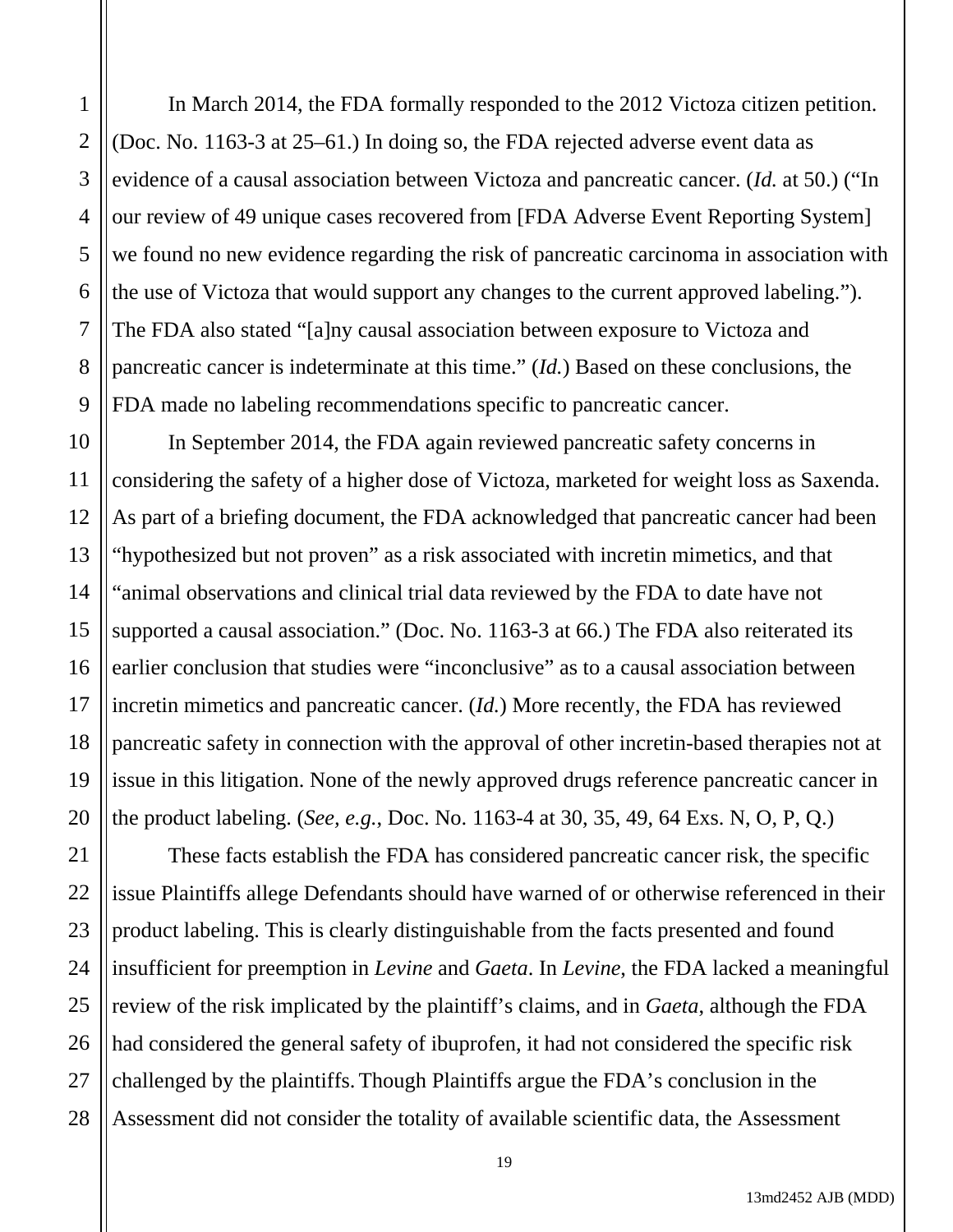1 2 refutes this argument in light of the FDA's "comprehensive review" of "multiple streams of data" related to pancreatic safety. (Doc. No. 1163-3 at 4.)

In addition to considering the specific issue raised by Plaintiffs, the FDA has also consistently concluded that a causal association between the drugs and pancreatic cancer is indeterminate. This falls below the science-based regulatory standards that govern what must be included in product labeling. *See* 21 C.F.R. § 201.57(c)(6) (requiring reasonable evidence of a causal association); *id.* § 201.57(c)(7) (requiring some basis to believe there is a causal association). The FDA acknowledged as much in the Assessment by stating that product labeling was adequate, particularly as none of the drugs referenced pancreatic cancer. (*See* Doc. No. 1163-3 at 76–77.)

The FDA's subsequent inaction regarding drug labeling supports the conclusion that the FDA does not consider available scientific evidence of a causal association sufficient to warrant inclusion in the labeling. For example, the FDA has not communicated further regarding pancreatic cancer risk, or taken any actions inconsistent with its prior conclusion that the labeling is adequate. The FDA has also not required any of the Defendants to add a pancreatic cancer warning, or required the inclusion of a warning in newly approved incretin-based therapies. While FDA inaction is insufficient on its own to establish preemption, it is highly persuasive given the FDA's comprehensive review of pancreatic safety and ability to mandate a labeling change if it concluded the regulatory standards were satisfied.15 *Cf. Gaeta*, 603 F. 3d at 1237 (noting

<sup>&</sup>lt;sup>15</sup> Defendants argue the 2007 amendment to the FDCA that gave the FDA explicit power to mandate a change in product labeling "changes the 'clear evidence' analysis." (Doc. No. 1289 at 4–5.) Plaintiffs take issue with this characterization and emphasize the difference between the FDA mandating a label change and the FDA permitting a label change submitted by a manufacturer. (*See* Doc. No. 1445 at 48:3–6.) While the Court does not find the 2007 amendment authorizing the FDA to mandate a label change alters the clear evidence analysis as set forth in *Levine*, the Court does find the FDA's failure to mandate a labeling change after reviewing data related to pancreatic cancer persuasive in reaching its conclusion that clear evidence exists.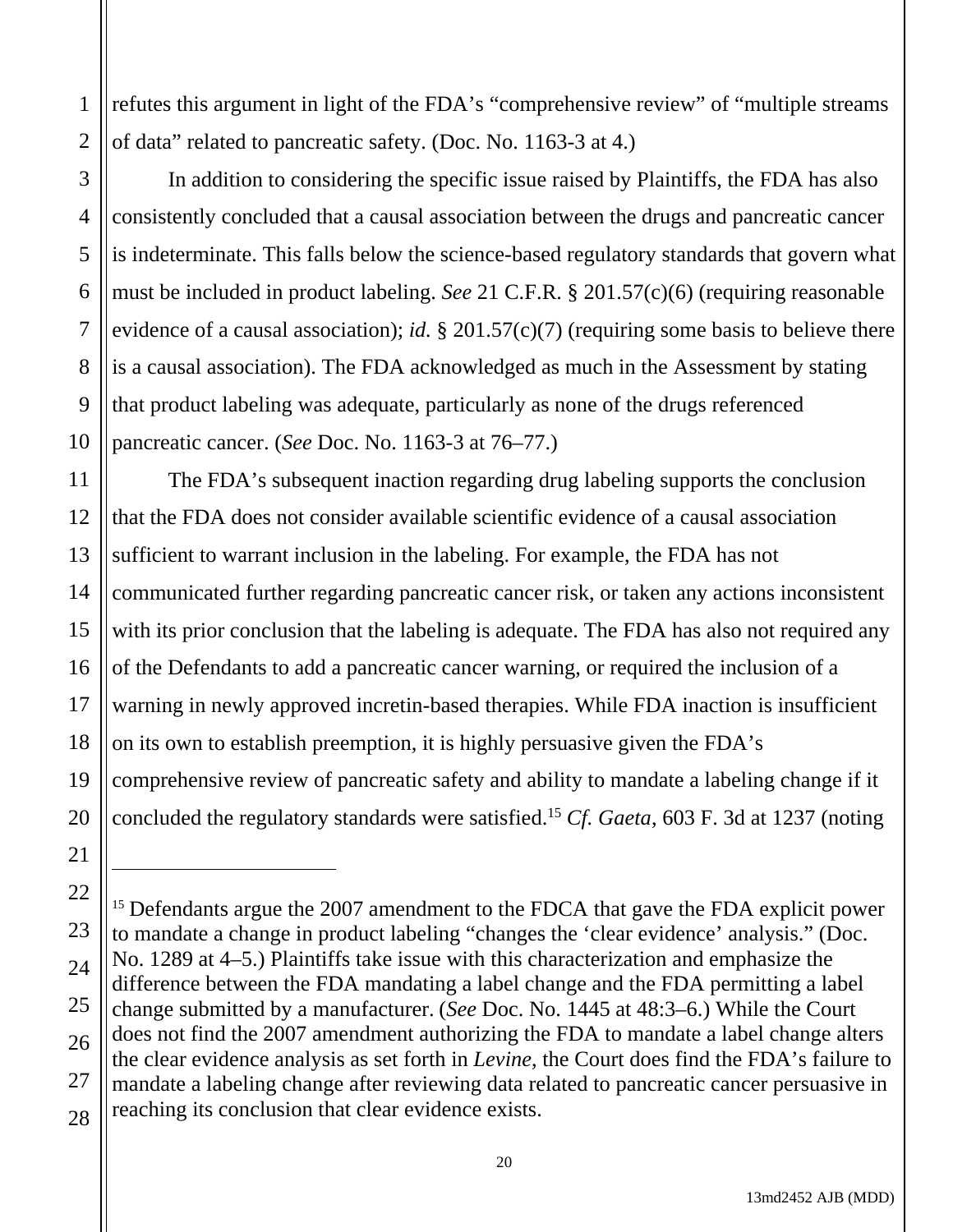1 2 3 4 5 6 7 8 Perrigo did not suggest it supplied the FDA with an evaluation of the specific issue raised by the plaintiffs' claims and that the FDA refused to act). That is not to say the Court's finding of clear evidence is solely based on the FDA's inaction. It is the FDA's failure to act coupled with its substantial review of the issue posed by Plaintiffs' claims that the Court finds persuasive.<sup>16</sup> When considered in its entirety, and in connection with federal regulatory standards governing product labeling, the record establishes the FDA would have rejected a pancreatic cancer label change, having found on more than one occasion that scientific evidence did not support such a reference.

9 10 11 12 13 14 15 16 17 18 19 20 21 22 In reaching its conclusion that clear evidence exists, the Court rejects Plaintiffs' position that Defendants cannot establish preemption absent express rejection of a proposed labeling change. Plaintiffs overstate the burden imposed by *Levine*, arguing Defendants can establish preemption only by proving: "*if* they had conferred with the FDA, and *if* they had provided an accurate analysis of the specific evidence concerning pancreatic cancer, and *if* they had submitted a properly-supported CBE, then the FDA would be so strongly opposed to the warning that it would reject the proposed warning and bring an unprecedented enforcement action against the Defendants." (Doc. No. 1165- 1 at 13) (emphases in original). Though a CBE or PAS submission and rejection would readily meet the clear evidence standard, it is not the only means by which a manufacturer can establish conflict preemption. *See Reckis*, 471 Mass. at 290 n.29*.* ("The court in *Wyeth* specifically suggested that 'clear evidence' could be established by the FDA's rejection of a drug maker's attempt to give the warning underlying a claim of failure to warn. That is not to say that the *Wyeth* standard of clear evidence can be

23

24

25

26

27

<sup>&</sup>lt;sup>16</sup> Also notable is the timing of the FDA's reviews of pancreatic safety, which spanned from as early as 2009 through the end of 2014, encompassing the times when Plaintiffs in this multidistrict litigation were prescribed and consumed the drugs. This is different from cases such as *Mason* and *Koho* which recognized significant gaps in time between the FDA's review of a safety issue and the plaintiffs' failure to warn claims as precluding a finding the plaintiffs' claims were preempted.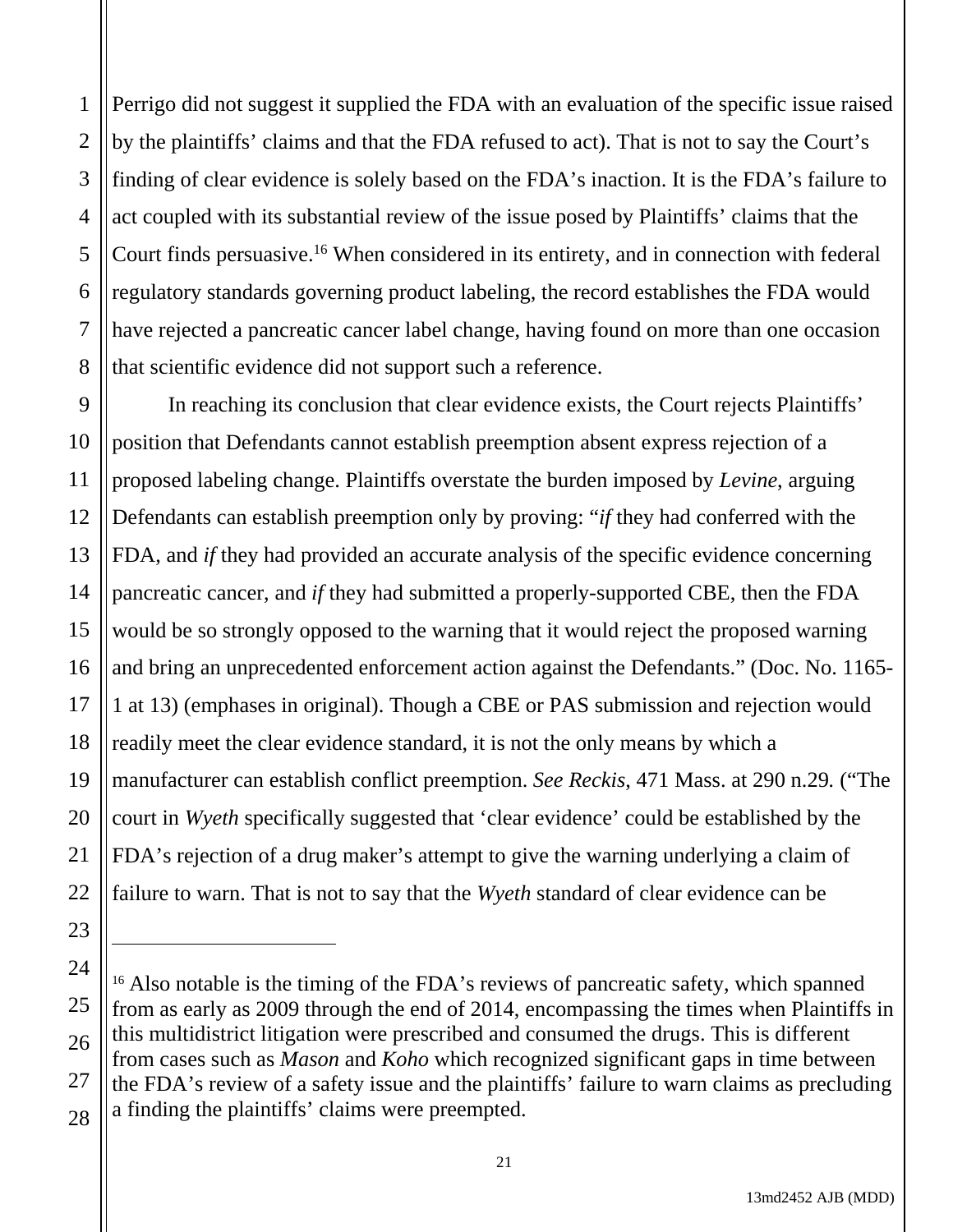2 satisfied only by the FDA's rejection of a manufacturer's request for an additional warning."). $17$ 

1

3

5

7

8

9

23

24

4 6 The language in *Levine* supports this conclusion. The Supreme Court stated a manufacturer must demonstrate by clear evidence the FDA *would* have rejected a label change, not whether the FDA *did* reject the labeling change sought by a plaintiff. Moreover, although *Levine* emphasized the importance of the CBE provision as related to a manufacturer's responsibility to maintain adequate labeling, Defendants do not argue the CBE provision is unavailable to them. Instead, and contrary to Wyeth's position in *Levine*, Defendants argue CBE submission is unnecessary as opposed to unavailable.

10 11 12 13 14 15 16 17 18 19 20 21 22 The authority Plaintiffs cite as support for this argument are unpersuasive as those cases do not present facts as compelling as the instant matter, and do not singularly analyze whether the manufacturer submitted a proposed warning that the FDA rejected. For example, in *Dobbs*, the court found submission of a pediatric suicidality warning and the FDA's rejection of that warning highly persuasive in finding the plaintiff's claims preempted. 797 F. Supp. 2d at 1277. However, the CBE submission was not specific to the plaintiff's claim, which focused on warning of an increased risk of suicide in adults. *Id.* In addition to the rejection of a pediatric suicide warning, the court also cited the FDA's consistent opinion that scientific evidence did not support a warning for adult patients in concluding the plaintiff's claims were preempted. *See id.* at 1276 ("More important in the context of this case, however, is the FDA's repeated refusal to extend suicidality warnings to adult patients over the age of 25."). Thus, while *Dobbs* found the FDA's rejection of a pediatric warning highly persuasive, it does not support the

<sup>25</sup> 26 27 28 <sup>17</sup> Plaintiffs' bright line rule for conflict preemption requiring submission of a proposed label change is also contrary to the wealth of case law acknowledging the clear evidence standard remains undefined and requires a fact-intensive analysis. *See, e.g.*, *Gaeta*, 630 F.3d at 1235 ("The Court, however, did not clarify what would amount to 'clear evidence.' Rather, the only guidance this court has is that the evidence presented in *Levine* was insufficient to meet the clear evidence standard.").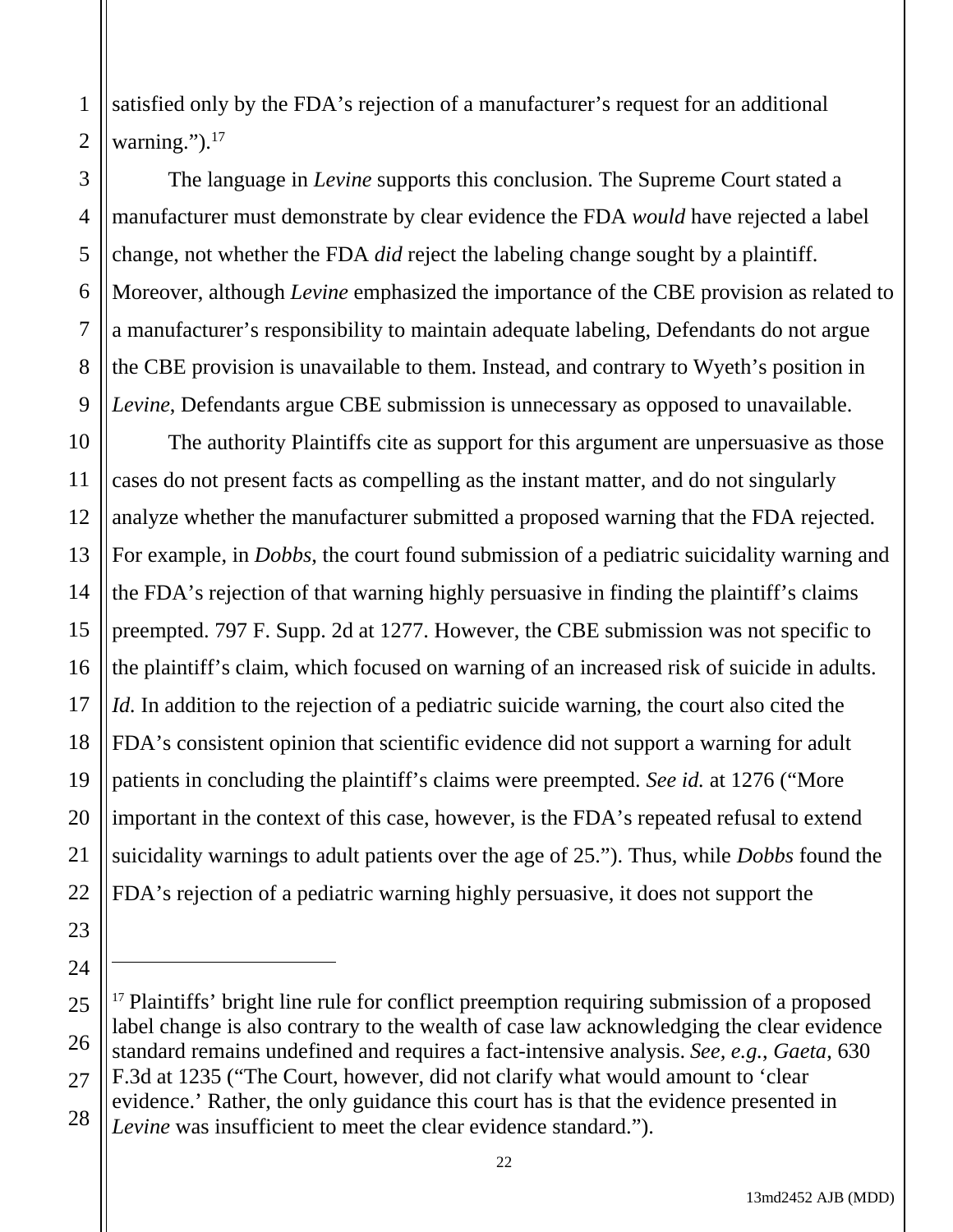1 2 3 4 5 6 7 conclusion that *Levine* requires a manufacturer to submit a label change to establish a plaintiff's claims are conflict preempted. *See also In re Fosamax (Alendronate Sodium) Products Liab. Litig.*, 951 F. Supp. 2d at 703 (finding preemption based on PAS submission, but recognizing the clear evidence standard is undefined); *In re Actos (Pioglitazone) Products Liab. Litig.*, No. 6:11MD2299, 2014 WL 4364832, at \*20 (W.D. La. Sept. 2, 2014) (rejecting manufacturer's preemption defense in light of substantial evidence that the manufacturer rejected the FDA's efforts to require a stronger warning).

8 9 10 11 12 13 14 15 16 17 18 19 20 21 Moreover, although Plaintiffs argue a defendant must submit a CBE or PAS to warrant preemption, Plaintiffs do not establish the FDA's substantial review of pancreatic safety was different from what the FDA would have done in response to a CBE.18 (*See, e.g.*, Doc. Nos. 1166-8 at 8; 1166-24 at 8) (explaining how the FDA evaluates new safety information and drug safety information). In fact, the record suggests the FDA's review of pancreatic safety was more thorough than a review of relevant data offered in connection with a CBE or PAS. Instead of reviewing data submitted by an individual manufacturer, the FDA considered a variety of data sources related to the entire class of incretin mimetics. It also conducted its own studies and reevaluated data submitted by manufacturers in reaching its conclusions. If Defendants *had* submitted a CBE or PAS, which the FDA subsequently rejected, clear evidence would exist and Plaintiffs' claims would be conflict preempted. The facts of this matter are different in form only. Although there was no CBE or PAS submission, the FDA conducted an independent review of pancreatic safety and concluded scientific evidence did not support any changes to the

<sup>23</sup> 24 25 26 27 28 <sup>18</sup> Plaintiffs do argue that the FDA affords deference to the views of a manufacturer, and that a "properly supported" CBE would establish either reasonable evidence of a causal association or some basis to believe there is a causal association. This deference, however, does not change the regulatory standard the FDA would apply in analyzing a manufacturer's CBE supplement. Regardless of what prompts the FDA's review of an issue, whether as part of initial drug approval, a CBE submission, or the FDA's own review of a safety signal, the same regulatory standard applies. (*See* Doc. Nos. 1163-3 at 82–83; 1164-4 at 123.)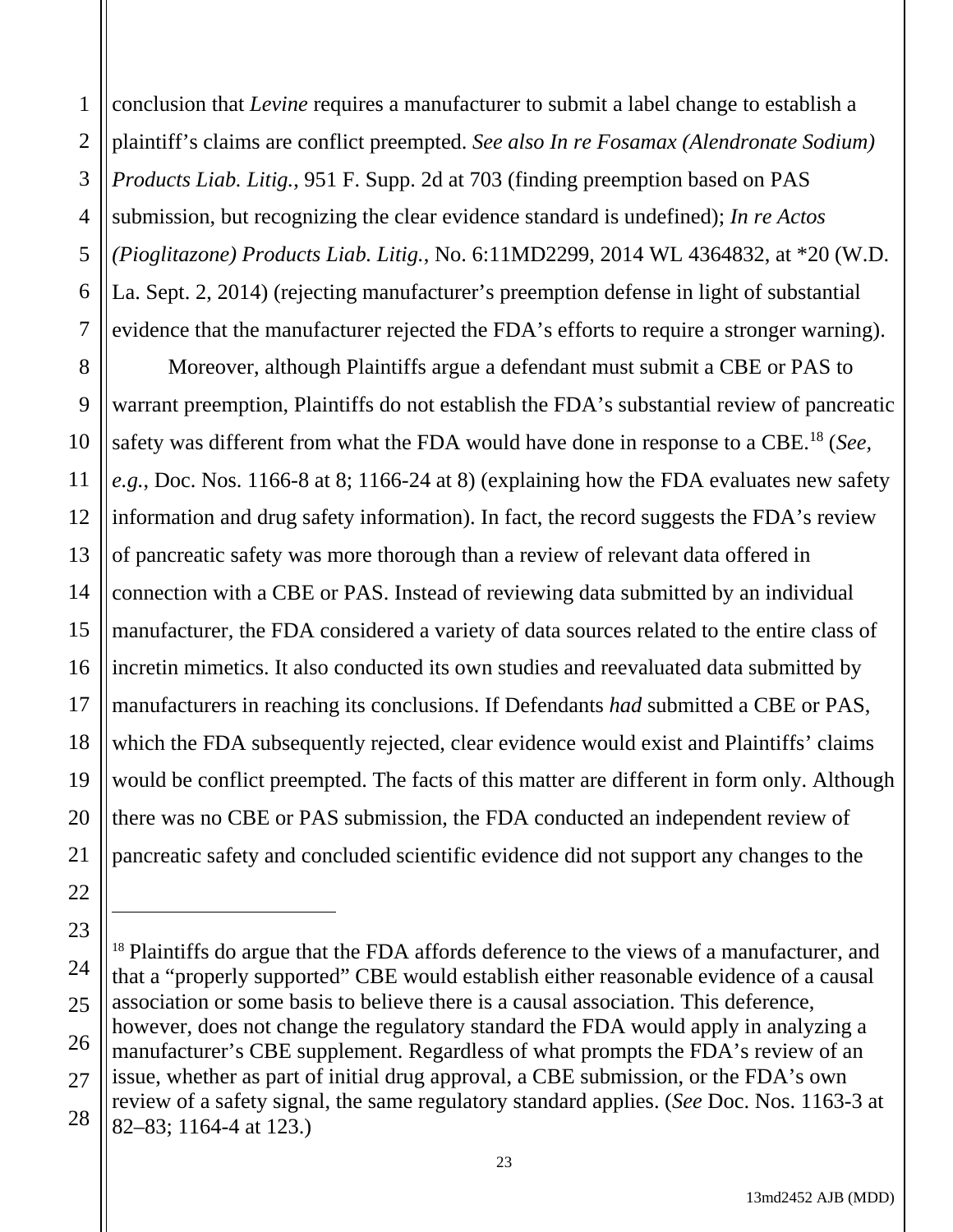1 2 3 4 5 product labeling. This is precisely what the FDA would have done upon receipt of a proposed warning by Defendants. In relying on the Assessment and the FDA's rejection of the Victoza citizen petition, Defendants offer more than a hypothetical assumption about what the FDA would have done in response to a pancreatic cancer label submission. *Cf. Dorsett*, 699 F. Supp. 2d at 1159 (finding the plaintiff's claims not preempted and noting "[d]efendants offer nothing but theoretical assumptions of what the FDA would have done, and that is not enough to warrant a finding of preemption"). The FDA's conclusions should not be subject to reevaluation simply because they were not articulated in connection with a CBE or PAS rejection.

For these reasons, the Court finds Defendants have established by clear evidence that the FDA would reject a pancreatic cancer labeling change, and that *Levine* does not require CBE submission and rejection. *See Robinson*, 615 F.3d at 873 ("The FDA decided not to require such a warning . . . and a court cannot order a drug company to place on a label a warning if there is 'clear evidence' that the FDA would not approve it.").

#### *D. The FDA has expressed its official position regarding pancreatic safety*

Plaintiffs assert the Assessment, citizen petition response, and Saxenda briefing document do not represent the FDA's official position regarding the pancreatic safety of incretin mimetics. Plaintiffs cite to a recent Ninth Circuit case, *Reid v Johnson & Johnson*, 780 F.3d 952, 955 (9th Cir. 2015), in arguing statements by FDA staff members and the FDA itself are not entitled to preemptive effect if those statements lack the force and effect of law.

In *Reid*, the Ninth Circuit considered whether a plaintiff's claims were conflict preempted under the Federal Food, Drug, and Cosmetics Act as related to nutritional labeling on food products. The court in *Reid* reiterated that a "federal agency acting within the scope of its congressionally delegated authority may ... render unenforceable state or local law." The Ninth Circuit then went on to analyze whether an FDA letter was entitled to preemptive effect, and in doing so, analyzed when agency action is entitled to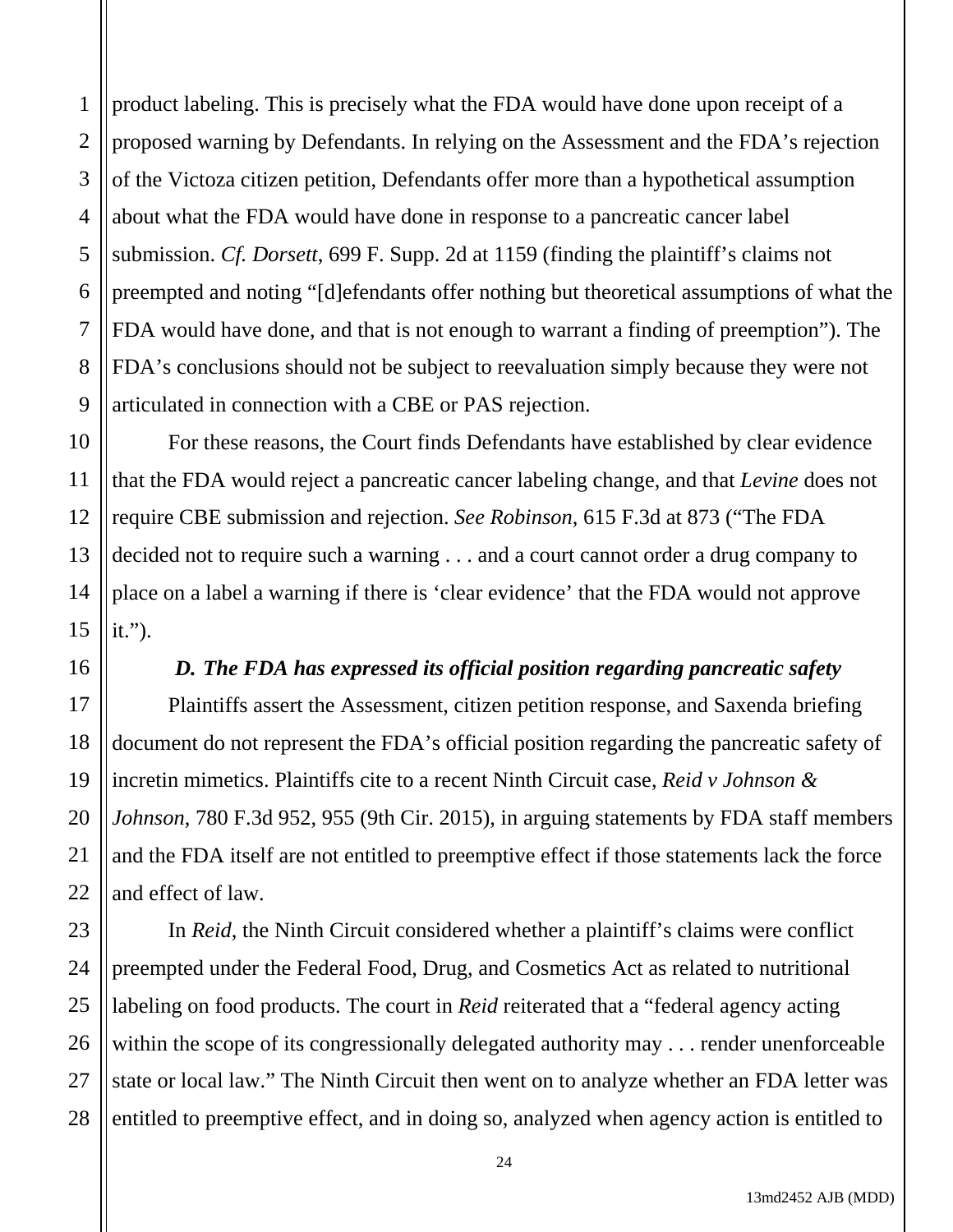1 2 3 4 5 6 7 8 9 10 controlling weight. *See id.* at 964 (citing to *Chevron, U.S.A., Inc. v. Natural Res. Def. Council, Inc.*, 467 U.S. 837, 843–44 (1984) and *United States v. Mead Corp.*, 533 U.S. 218, 234 (2001)). The preemption analysis set forth in *Reid* is inapplicable in this matter, and the Court does not view the parties as arguing *Reid* provides a relevant conflict preemption standard. *Reid* is relevant, however, with respect to whether the FDA was acting in the course of its congressionally delegated authority in reviewing and commenting on the pancreatic safety of incretin mimetics. If answered affirmatively, the FDA action in this case would be entitled to preemptive effect. Thus, the appropriate question is whether the FDA was acting within the scope of its regulatory authority in reviewing pancreatic safety and commenting on the labeling of incretin mimetics.

11 12 13 14 15 16 17 18 19 20 21 22 23 24 25 The FDA's review of pancreatic safety data of the drugs at issue falls squarely within the FDA's congressionally delegated authority to regulate the safety of prescription drugs. The Assessment exemplifies the FDA's approach in discharging its regulatory duties. Four FDA officials authored the Assessment, and the Assessment is identified as coming from the FDA's Office of New Drugs, Center for Drug Evaluation and Research. Additionally, the Assessment is written from the FDA's perspective and lacks the disclaimer required when publications of FDA employees do not necessarily reflect the opinions of the agency. (*See* Doc. No. 1163-4 at 98) (noting all non-assigned FDA-related articles or speeches must include a disclaimer stating the article "reflects the views of the author and should not be construed to represent FDA's views or policies"). Plaintiffs' regulatory expert acknowledges the Assessment represents the FDA's official position regarding pancreatic safety. (Doc. No. 1163-3 at 85:1–16.) Similarly, responding to citizen petitions is within the FDA's regulatory authority. The Victoza citizen petition rejection was written by the Director of the FDA's Center for Drug Evaluation and Research, and constitutes the FDA's official response to the request to withdraw Victoza from the market. Other courts to address conflict preemption have considered citizen petition responses as indicative of whether the FDA would reject a proposed labeling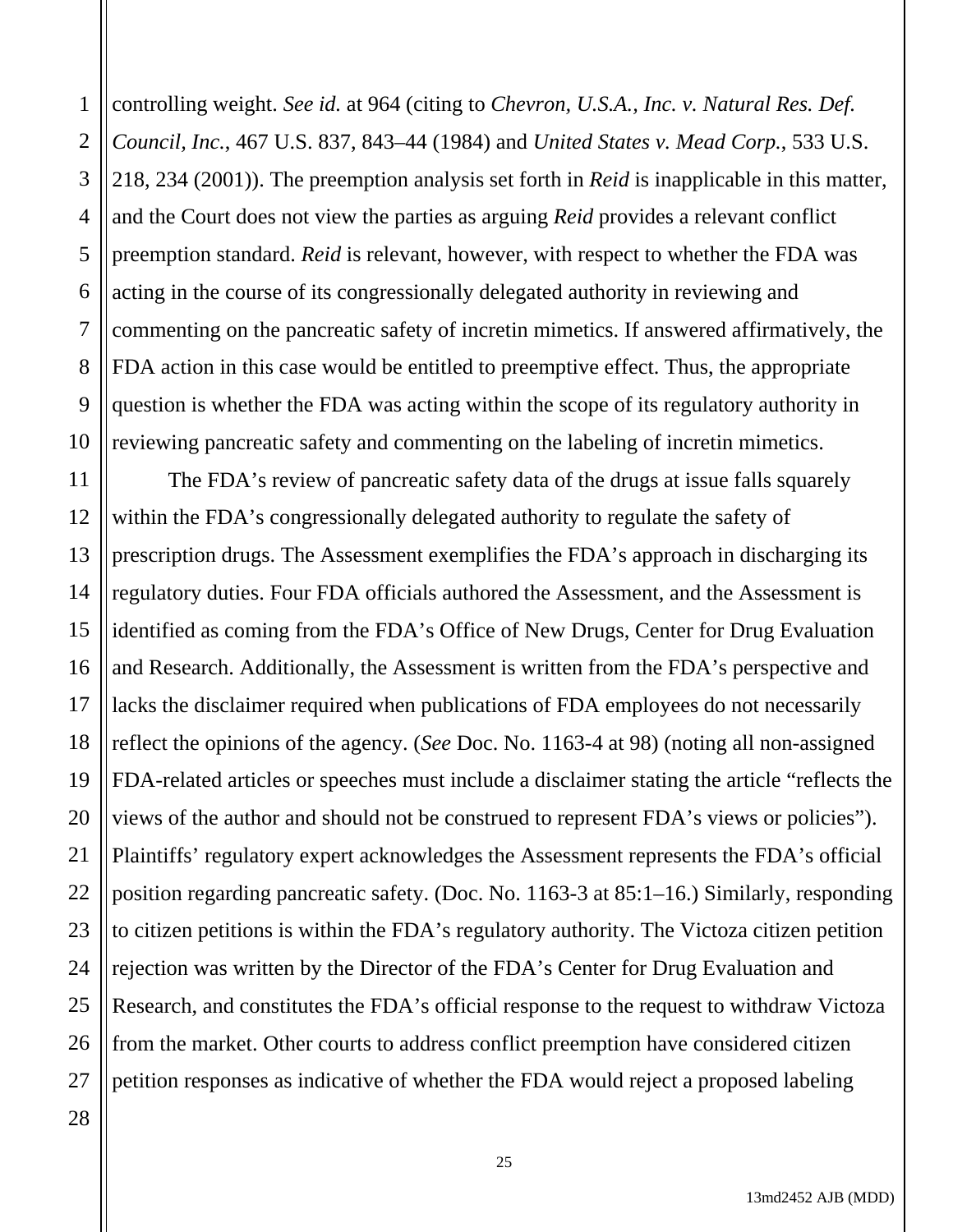1 2 change. *See, e.g.*, *Mason*, 596 F.3d at 395 (considering citizen petitions in clear evidence analysis); *Koho*, 17 F. Supp. 3d at 1117 (same); *Dorsett*, 699 F. Supp. 2d at 1157 (same).

3 4 5 6 7 8 9 10 11 12 13 14 With respect to the Saxenda briefing document, Plaintiffs note the prominent disclaimer that the information contained within the document may not represent the FDA's official position. (*See* Doc. No. 1219-2 at 4) (stating the conclusions and recommendations in the document "do not necessarily represent the final position of the individual reviewers, nor do they necessarily represent the final position of the Review Division or Office" of the FDA). However, the document contains the same conclusion regarding a causal relationship as that expressed in the Assessment and the citizen petition response, namely that a causal association between the drugs and pancreatic cancer had yet to be established. Thus, even if the FDA did not intend the Saxenda briefing document to be an official representation of the FDA's opinion, it is relevant to the clear evidence analysis to the extent it confirms the FDA's previously expressed conclusions.

16 20 As such, the Court finds the Assessment and citizen petition response constitute the FDA's official position regarding pancreatic safety, as both fall within the FDA's congressionally delegated regulatory authority. The Court therefore properly considers the FDA's conclusions regarding a causal association between incretin mimetics and pancreatic cancer, and its statements specific to the adequacy of product labeling, as the basis of Defendants' preemption defense.

## *E. The FDA's ongoing review of pancreatic safety and the existence of a pancreatic cancer safety signal do not preclude preemption*

Plaintiffs also argue the FDA has not reached a final conclusion about the pancreatic safety of incretin mimetics, and that the FDA's pancreatic cancer safety signal remains open. According to Plaintiffs, the open safety signal indicates there is some basis to believe there is a causal association, and thus Defendants should have included pancreatic cancer as an adverse reaction in product labeling.

15

17

18

19

21

22

23

24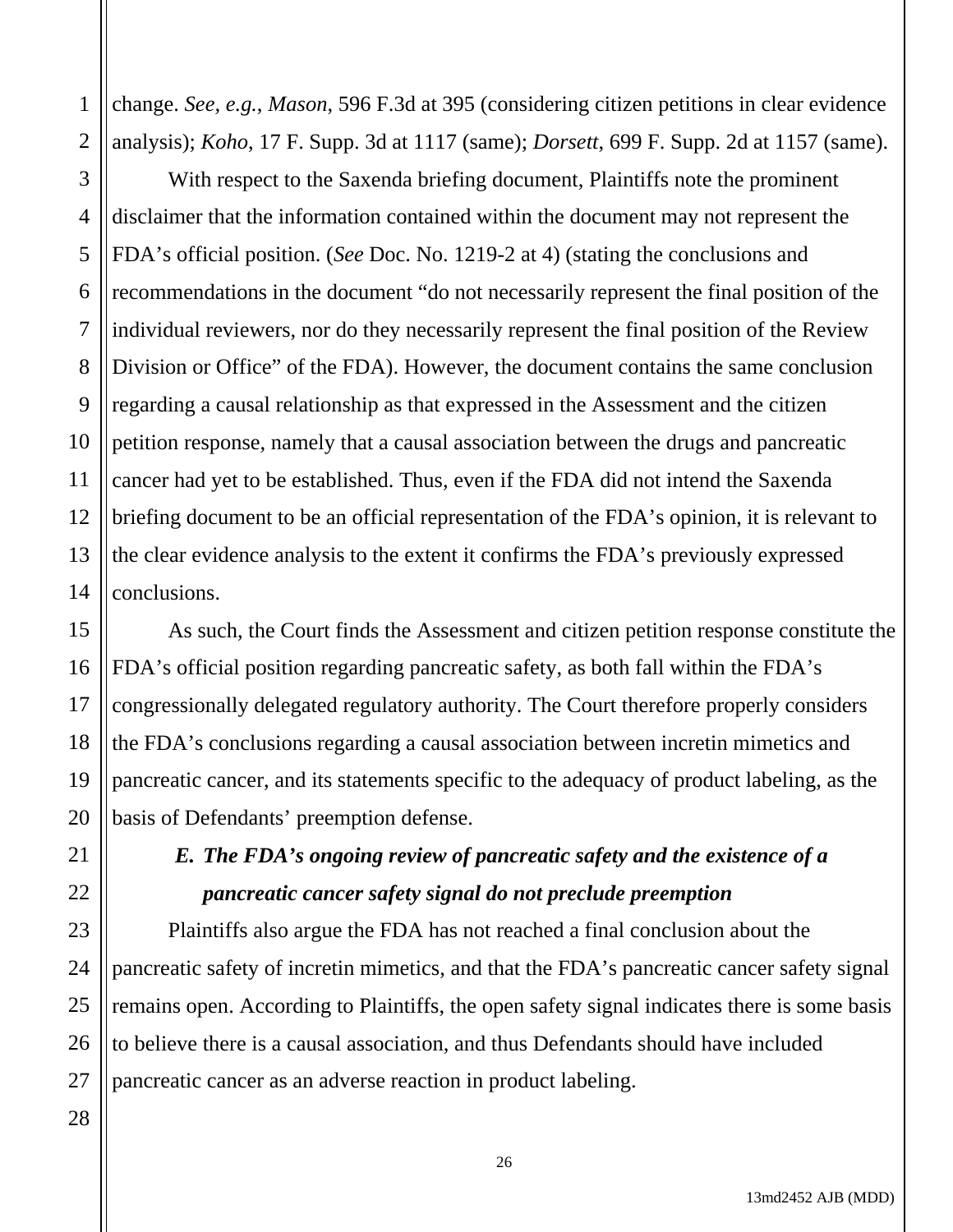1 2 3 Although Plaintiffs place significant weight on these facts, the existence of an open safety signal and the FDA's ongoing review of pancreatic safety do not undermine the FDA's previously articulated conclusions. The existence of a safety signal is not, without more, indicative of a causal association. FDA Guidance for Industry recognizes that "signal generation is [] only the first step in pharmacovigilance and indicates the need for further investigation *before any conclusions are drawn*." (Doc. No. 1163-4 at 128) (emphasis added). Defendants' expert similarly acknowledged, "a safety signal generated through adverse event data mining is simply an indication that a drug might be associated with a particular risk and that further study is warranted," and that "[i]n general, a safety signal is not itself evidence of a causal association between a drug and an adverse event." (Doc. No. 1163-4 at 128; *see also* Doc. No. 1215 at 15 n.41) ("[Safety] [s]ignals generally indicate the need for further investigation, which may or may not lead to the conclusion that the product caused the event. After a signal is identified, it should be further assessed to determine whether it represents a potential safety risk and whether other action should be taken.").

To warrant inclusion in product labeling the FDA must conclude, at a minimum, that there is some basis to believe there is a causal relationship between the drug and the adverse reaction. The existence of a hypothetical causal association is insufficient to satisfy this standard. *See Robinson*, 615 F.3d at 869 (noting a label describing every serious disease that might or even arguably be caused by a drug would result in "information overload" making "label warnings worthless to consumers"); *Mason*, 596 F.3d at 392 ("While it is important for a manufacturer to warn of potential side effects, it is equally important that it not overwarn because overwarning can deter potentially beneficial uses of the drug by making it seem riskier than warranted and can dilute the effectiveness of valid warnings.").<sup>19</sup>

<sup>19</sup> Plaintiffs also reference examples in the record where either the FDA or Defendants have expressed concern about pancreatic cancer risk. (*See, e.g*., Doc. Nos. 1165-16 at 5;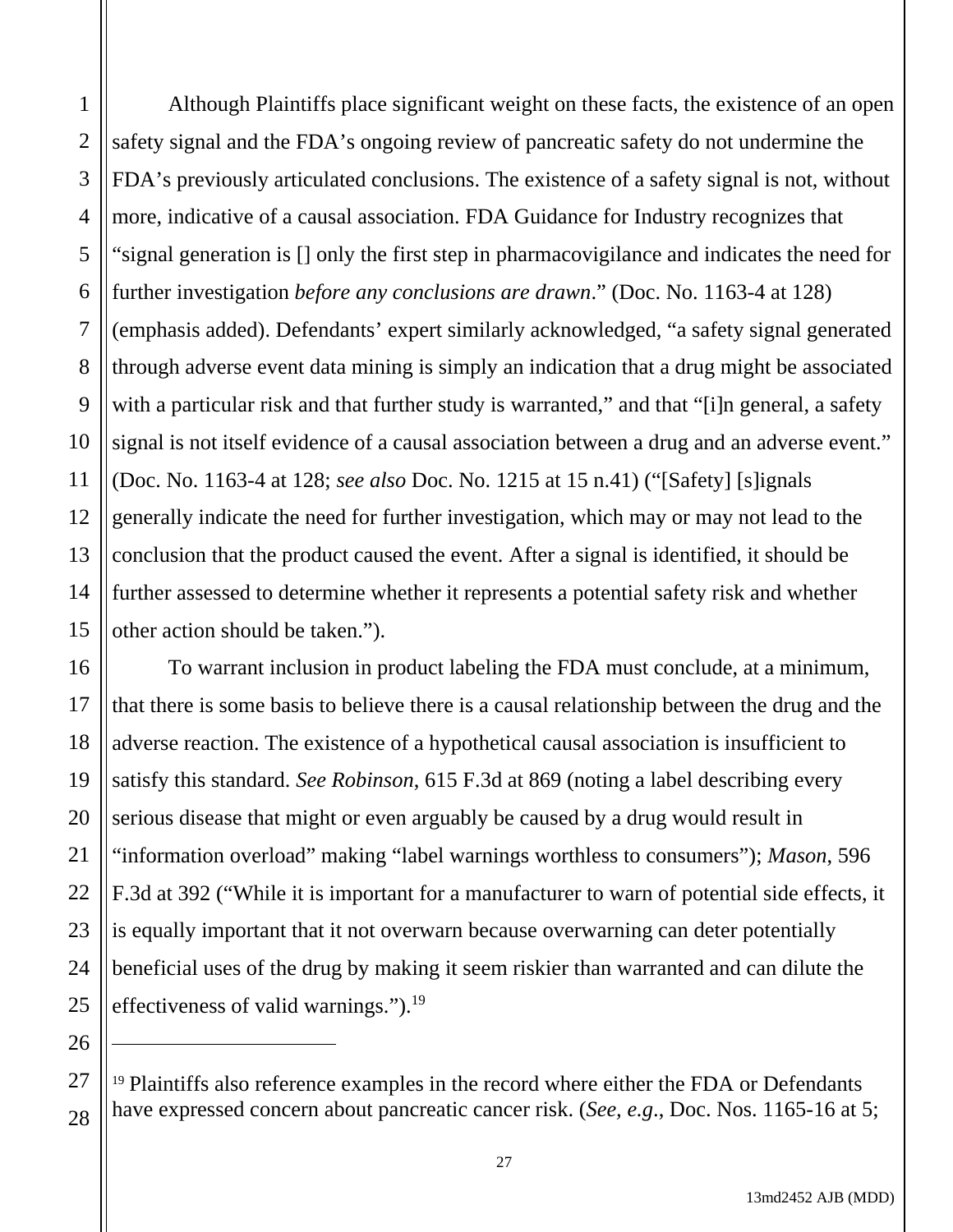1 2 3 4 5 6 7 8 9 10 11 12 13 14 15 Additionally, the Court finds the FDA's ongoing review of pancreatic safety more indicative of the evolving nature of drug surveillance, than of the existence of a causal association. Defendants' expert stated, "as a matter of routine practice, FDA continuously monitors every medication for new or evolving information as long as a drug is on the market." (Doc. No. 1163-4 at 115).<sup>20</sup> In *Levine*, the Supreme Court acknowledged the same in noting that the CBE regulation "accounts for the fact that risk information accumulates over time and that the same data may take on a different meaning in light of subsequent developments." *Levine*, 555 U.S. at 569. The potential for the FDA to reach a different conclusion in the future in light of new scientific evidence or developments does not preclude a finding of preemption now. Although the Assessment concluded the FDA had not reached a final conclusion regarding pancreatic safety, whether the FDA will definitively conclude the drugs do or do not cause or create an increased risk of pancreatic cancer is unknown. Because the Court is required to analyze conflict preemption in the context of the current record, the FDA's ongoing review does not undermine the FDA's current conclusions.

///

///

20

<sup>1219-5</sup> at 9.) The Court finds these examples reinforce that both the FDA and Defendants have been aware of and considered pancreatic cancer risk, and the Court does not assign the same negative connotation to that acknowledgement as Plaintiffs.

<sup>22</sup> 23 <sup>20</sup> Plaintiffs challenge the expert opinion offered by Dr. Lawrence Goldkind in support of Defendants' motion for summary judgment because his opinion is contrary to *Levine*.

<sup>24</sup> 25 (Doc. No. 1285 at 7) (citing *In re Trasylol Products Liab. Litig.*, No. 08MD01928, 2010 WL 4259332, at  $*1$  (S.D. Fla. Oct. 21, 2010)). Although a party may challenge the expert testimony offered in connection with a motion for summary judgment, Plaintiffs'

<sup>26</sup> challenge is limited to Dr. Goldkind's description of FDA labeling that is contrary to *Levine*, and his opinion about the possibility that the FDA would reject a CBE. (Doc. No.

<sup>27</sup> 28 1285 at 7.) Because of the FDA's extensive action specific to Plaintiffs' claims, the Court does not rely on Dr. Goldkind's opinion regarding whether the FDA would reject a CBE,

and otherwise does not find his opinion is contrary to *Levine*.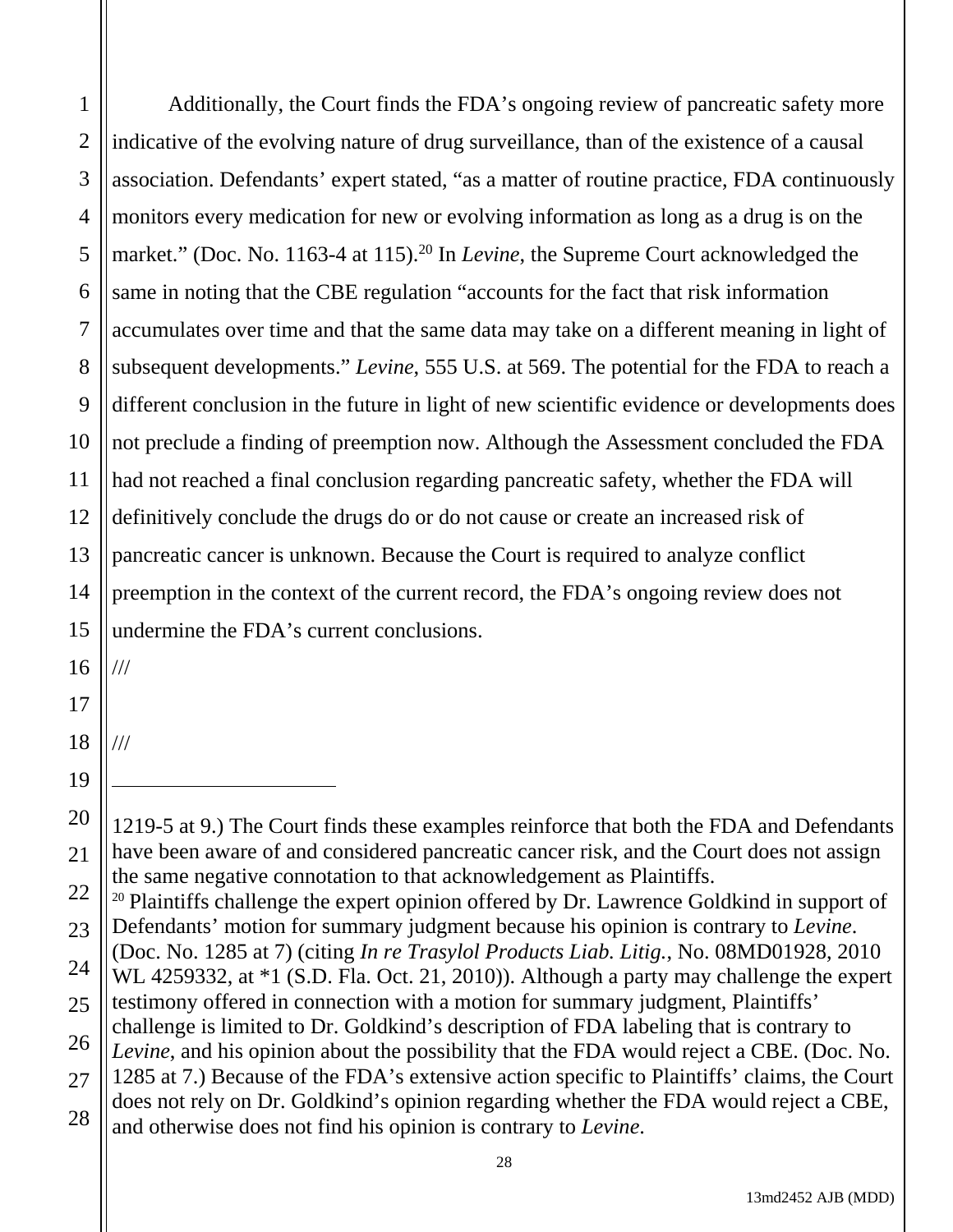## *F. New safety information and the relevance of Buckman v. Plaintiffs' Legal Committee*

A central theory in Plaintiffs' opposition to preemption is that new safety information exists that could support a labeling change. Plaintiffs first raised this argument in the context of preemption discovery through allegations that Defendants withheld, misrepresented, or underrepresented data related to pancreatic cancer risk from the FDA. Plaintiffs raise the same argument in the instant motions, asserting Defendants failed to provide the FDA with data supportive of a causal connection between the drugs and pancreatic cancer. According to Plaintiffs, because the FDA has not considered this information, Defendants cannot establish conflict preemption.

14 With respect to Merck, Plaintiffs contend the FDA did not receive or consider a ninety-eight page signal assessment completed by Health Canada regarding the pancreatic safety of incretin mimetics. The signal assessment found the "use of Januvia may be associated with an increased risk of cancer of the pancreas." (Doc. No. 1164-3.)

15 16 17 18 19 20 21 22 23 24 25 26 Plaintiffs also contend Merck and Novo did not provide the FDA with evidence of a pancreatic cancer imbalance in clinical trials. Plaintiffs cite to the FDA's reliance on a published study by a Merck employee, the results of which excluded three known cases of pancreatic cancer in patients that had taken Januvia. (Doc. No. 1165-6.) Similarly, Plaintiffs argue the annual review submitted to the FDA by Novo in August 2013 underrepresented clinical trial imbalances. (Doc. Nos. 1165-8; 1165-9.) Lastly, with respect to Novo, Plaintiffs argue Novo did not provide the FDA with its secondary internal analysis conducted on results from a 13-week study of ZDF rats. In the results submitted to the FDA, Novo represented there were "no effects of liraglutide or exenatide on overall pancreas weight or exocrine and duct cell mass proliferation," and that "no effect on the exocrine pancreas" was detected. (Doc. No. 1166-21.) A secondary analysis of the data, however, suggested liraglutide "has some effect on [pancreatic ductal gland] mass proliferation." (Doc. Nos. 1165-1 at 23; 1165-13.)

27 28

1

2

3

4

5

6

7

8

9

10

11

12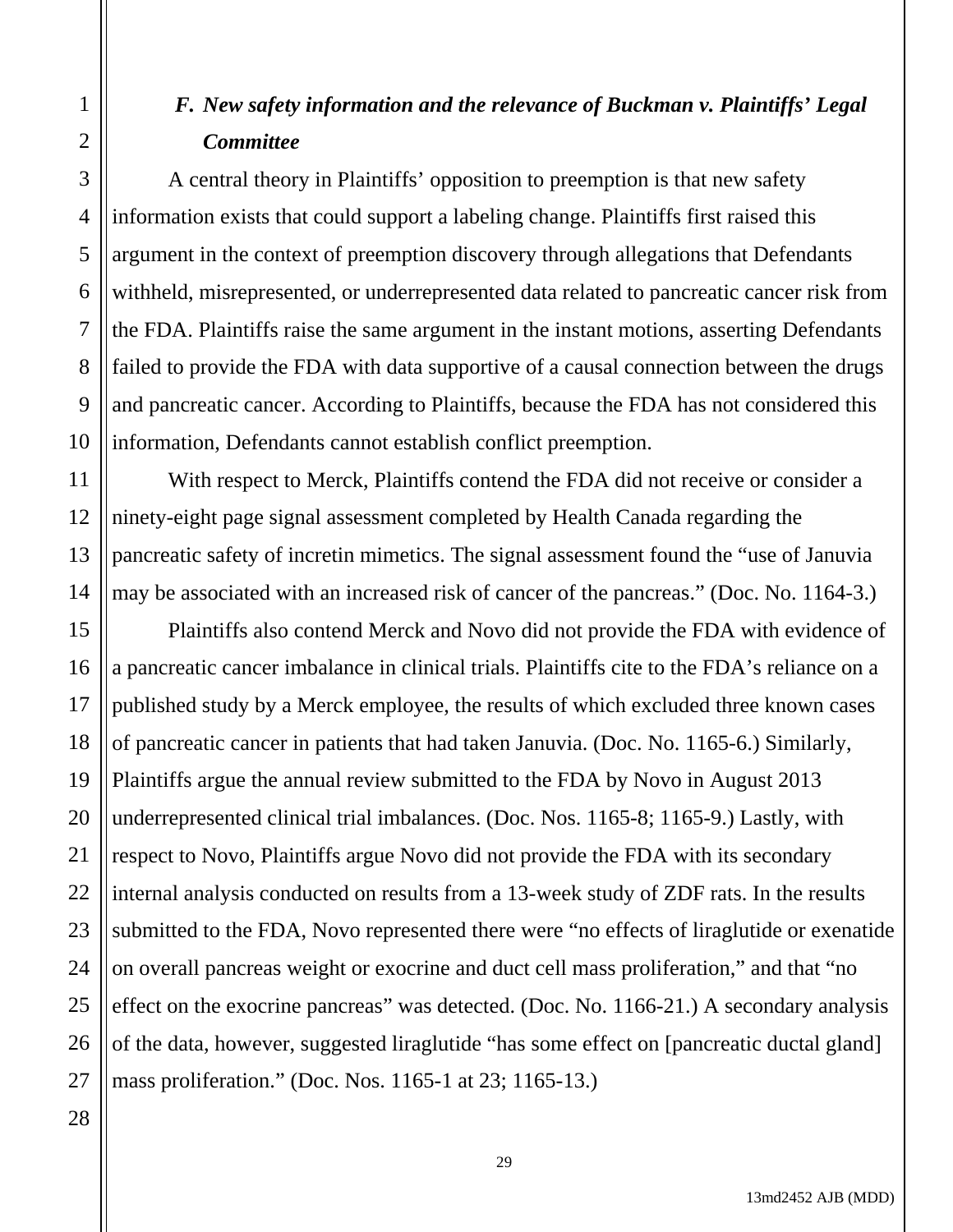Finally, Plaintiffs contend Amylin and Lilly did not provide the FDA with evidence of precancerous lesions observed in primate studies. Based on the blinded analysis conducted by one of Plaintiffs' experts, Plaintiffs contend that information published and presented to the FDA omitted data demonstrating "overt pancreatic toxic effects" including an increased occurrence of PanIN lesions. (Doc. No. 1165-11.)

Plaintiffs argue the above data constitutes new safety information within the meaning of federal labeling regulations, thereby triggering Defendants obligation to provide that information to the FDA. In response, Defendants argue there is no evidence the data would be material to the FDA's conclusion regarding pancreatic safety, or that the data would alter the FDA's position regarding the adequacy of product labeling. After thorough consideration of Plaintiffs' arguments in the context of FDA regulations, and the information at issue, the Court maintains its position as set forth in previous orders regarding the relevance of this data to the Court's conflict preemption analysis.

In the context of preemption discovery, the Court ruled it could not entertain allegations that Defendants misreported or underreported information to the FDA regarding pancreatic cancer risk. (*See* Doc. No. 705.) Relying on the policy underlying the Supreme Court decision of *Buckman v. Plaintiffs' Legal Committee*, 531 U.S. 341 (2001), the Court declined to compel discovery and concluded that Plaintiffs' misreporting and underreporting arguments were preempted. Plaintiffs contended then and in the context of the current motions that *Buckman* is not applicable. Though *Buckman* does not govern whether Plaintiffs' failure-to-warn claims are conflict preempted, the Court finds *Buckman* implicated by Plaintiffs' defense to the clear evidence standard.

In *Buckman*, the Supreme Court concluded that fraud-on-the-FDA claims were preempted because they "inevitably conflict with the FDA's responsibility to police fraud." *Id.* at 350. The Supreme Court therefore held that a plaintiff's state law claim premised solely on allegations of misreporting or underreporting information to the FDA is preempted. As support for its conclusion, *Buckman* noted such claims conflict with the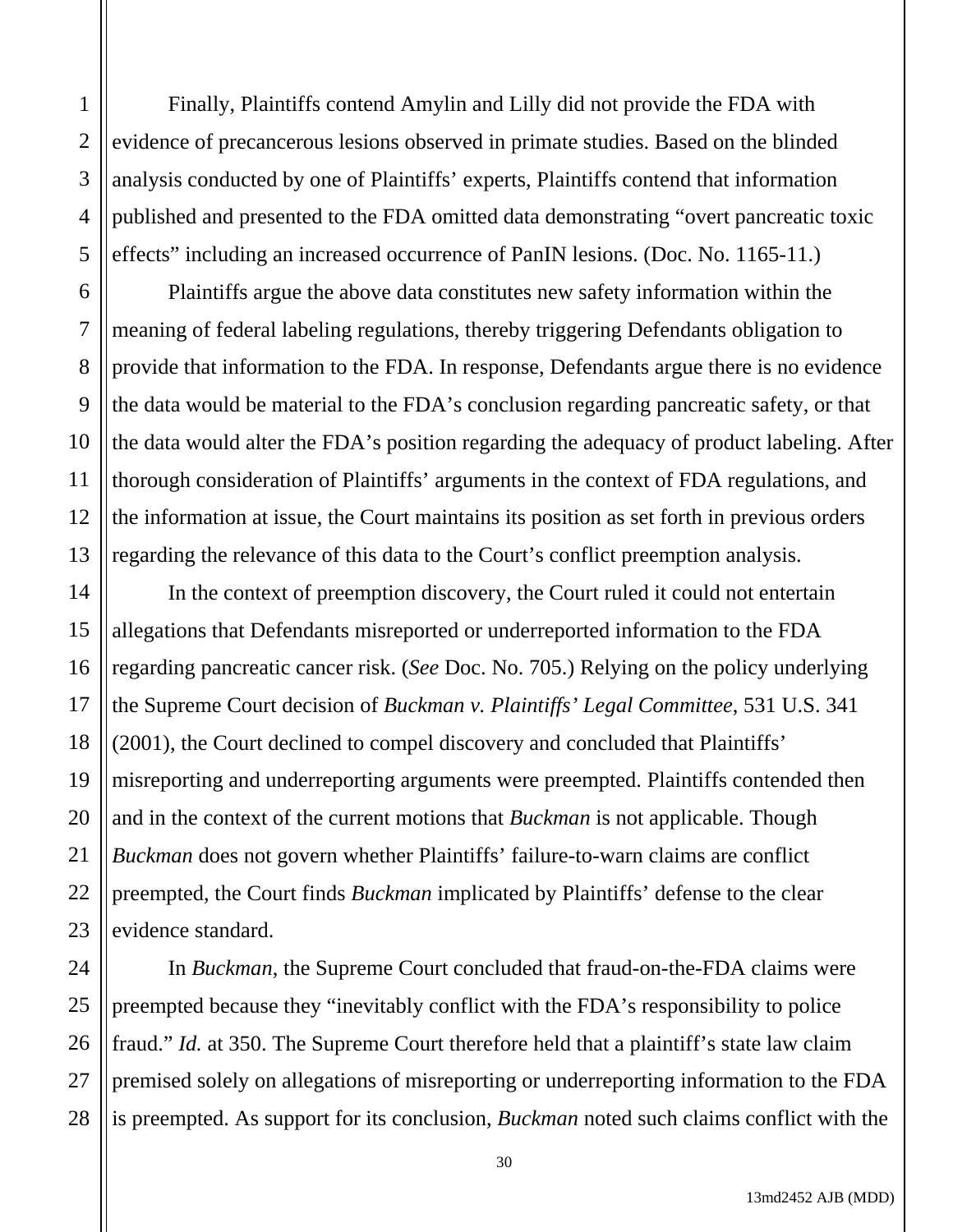1 2 3 4 5 6 federal statutory scheme that empowers the FDA to deter fraud, and the increased and inconsistent burdens such claims would assert on drug manufacturers. *Id.* (noting such claims would "dramatically increase the burdens facing potential applicants—burdens not contemplated by Congress" and "cause applicants to fear that their disclosures to the FDA, although deemed appropriate by the Administration, will later be judged insufficient in state court").

7 8 9 10 11 12 13 14 15 16 17 18 19 20 21 22 Plaintiffs cite two cases in support of the argument that claims a defendant withheld information from the FDA are not preempted under *Buckman* and operate to bar a finding of conflict preemption. The cases, however, are readily distinguishable. The first case, *In re Actos Products Liability Litigation*, presents far more egregious facts than those implied by Plaintiffs in this matter. *Actos* involved the defendants' ongoing attempts to preclude the FDA from including a bladder cancer warning in product labeling. *See* 2014 WL 4364832, at \*20 (noting the defendants actively attempted "*to prevent the FDA from including any warning* about bladder cancer on the Actos label" and "*engaged in substantial negotiations with the FDA to prevent the inclusion on the label of any warning about bladder cancer*") (emphases in original). Plaintiffs in this matter do not allege Defendants actively engaged in a campaign to deceive or mislead the FDA, or to prevent the inclusion of a pancreatic cancer reference in product labeling. Additionally, in *Actos*, the facts suggested the FDA concluded the labeling was inadequate and sought the manufacturers help in creating an appropriate label. *Id.* The FDA has made no such overtures in this case, instead concluding multiple times that current product labeling adequately reflects scientific data.

23 24 25 26 27 28 Similarly, the court in *In re Fosamax Products Liability Litigation* did note in finding preemption that the plaintiff did not argue the defendants had failed to provide all of the information it had about the relevant injury to the FDA. 951 F. Supp. 2d at 705. Such an assertion in this case, however, does not automatically preclude preemption. The Court maintains its earlier position that such arguments are preempted to the extent they are based on Defendants failure to comply with FDA reporting requirements. *See*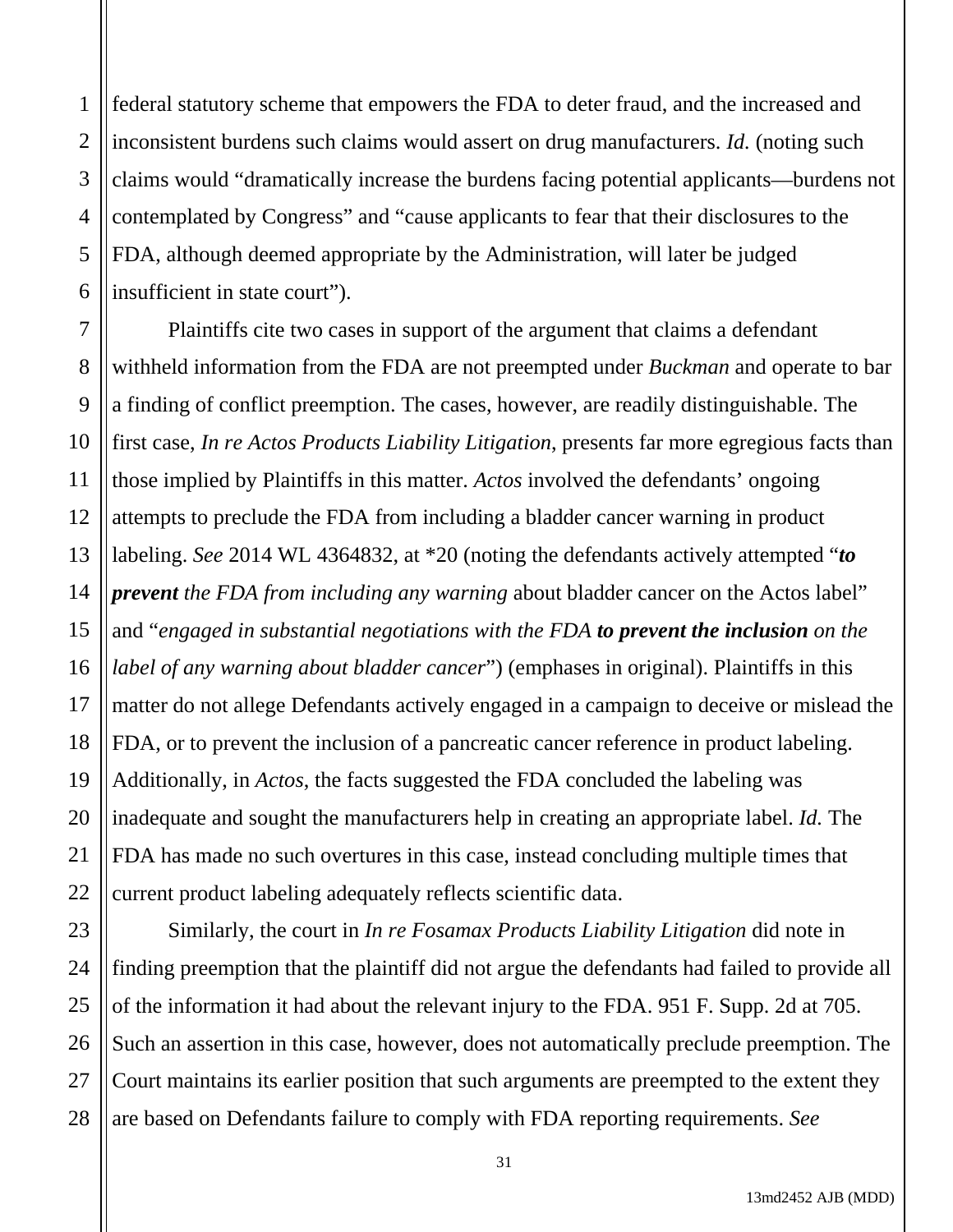1 2 3 4 5 6 7 8 *Rheinfrank*, 2015 WL 4743056, at \*11–12 ("Plaintiffs' argument that Abbott withheld certain information or misrepresented the results of studies in its 2005 and 2007 submissions to the FDA appears to be a fraud-on-the-FDA theory, which is preempted."). *Fosamax* does not convince the Court that such claims are properly considered in light of *Buckman*, or that asserting Defendants misreported or underreported information to the FDA militates against a finding of clear evidence. Thus, although Plaintiffs reframe this data as new safety information, the Court declines to consider it as undermining the FDA's conclusion in the Assessment and citizen petition response.

9 10 11 12 13 14 15 16 17 18 19 20 21 As additional support for this conclusion, the Court notes that it remains unclear whether the FDA considered this information, and if it did not, whether this data would have altered the FDA's conclusion. The parties' experts dispute whether the information was material to the FDA's analysis and offer little clarity on this point. However, as noted at the hearing on these motions, it is unlikely that a conflict preemption proponent, or a plaintiff opposing the defense, would ever know the full extent of what the FDA reviewed in evaluating a safety signal. Under Plaintiffs' reasoning, a plaintiff could always cite to a particular piece of data, presumably unconsidered by the FDA, and overcome conflict preemption. A reevaluation of scientific data or a judicial challenge to the accuracy of the FDA's conclusions would disrupt the "delicate balance of statutory objectives" the *Buckman* Court sought to preserve. *Buckman Co.*, 531 U.S. at 351 (noting fraud-on-the-FDA claims "would exert an extraneous pull on the scheme established by Congress, and it is therefore pre-empted by that scheme").

22 23 24 25 26 27 28 Lastly, Plaintiffs cite to *Levine* and *Gaeta* and argue throughout their briefing that there is no evidence the FDA considered this allegedly withheld or misrepresented data. *Levine*, however, does not mandate which data the FDA must consider in evaluating a safety signal or labeling change. The relevant consideration is whether the FDA considered the *safety concern* challenged by a plaintiff—IV push versus IV drip administration of Phenergan in *Levine*, and concomitant use of ibuprofen and other drugs known to cause liver toxicity in *Gaeta*. Courts have not addressed the specific data relied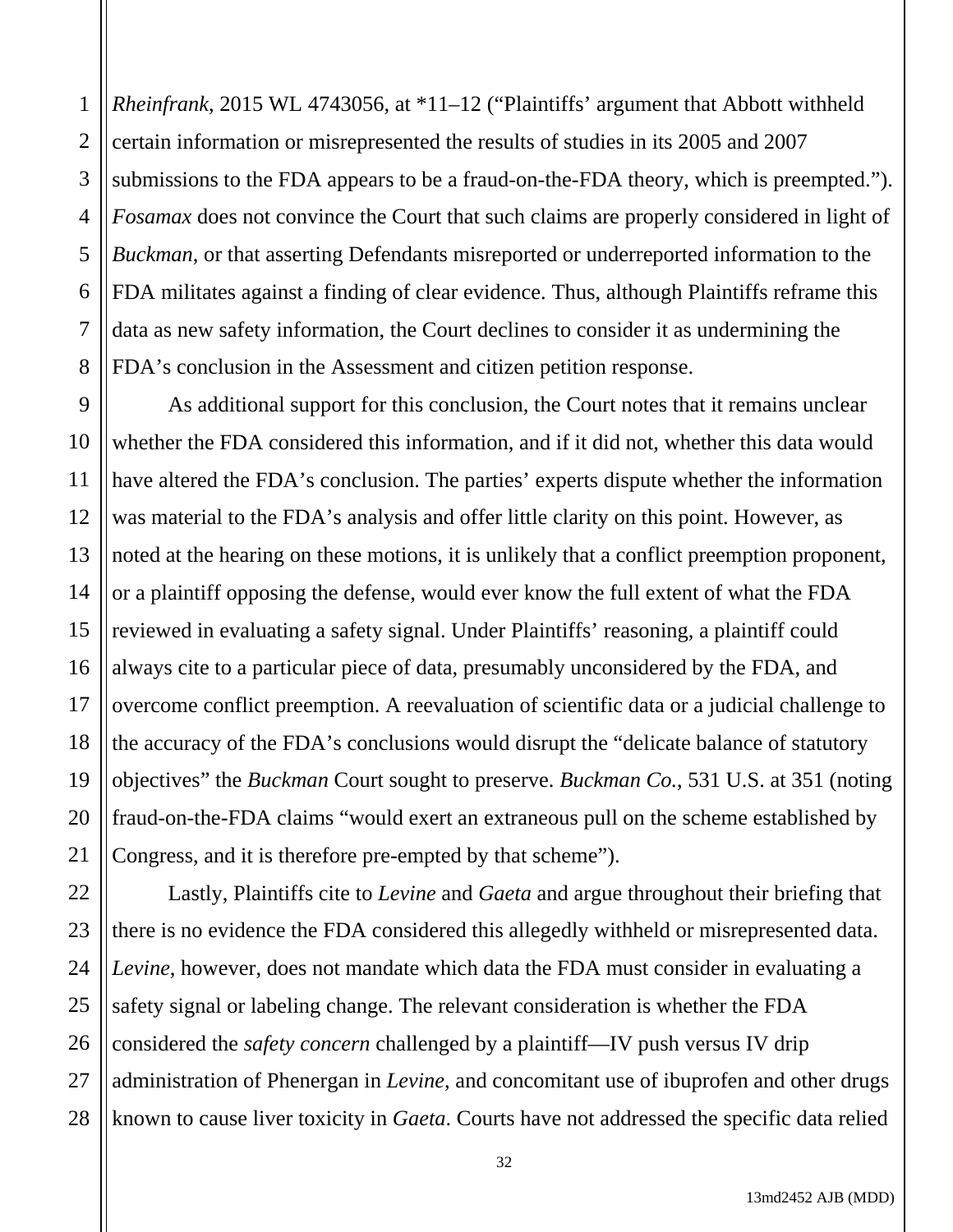1 2 3 4 5 on by the FDA in reaching its conclusion. What the FDA considers in evaluating a safety signal is best left to the discretion of the FDA and not subject to challenge as part of a preemption analysis. Thus, Plaintiffs' challenges to the completeness of the FDA's conclusions, the data it considered, and the weight it afforded such data are not persuasive or appropriate considerations in analyzing the clear evidence standard.

6

7

8

9

10

11

12

14

15

17

18

13 16 In this respect, the Court must also afford deference to the FDA's repeated conclusion that analyses of adverse event data and spontaneous reporting is not illustrative of a causal relationship. Throughout its review of pancreatic cancer risk, the FDA has consistently rejected adverse event data as illustrative of a causal association. (*See, e.g.*, Doc. Nos. 1163-4 at 79, 90; 1163-3 at 3); *see also Dobbs*, 797 F. Supp. 2d at 1273 (noting in its preemption analysis that the FDA did not consider individual manufacturer's reports of adverse events sufficiently persuasive to provide "reasonable evidence of an association" between the drug and the reported adverse consequence). At oral argument, Plaintiffs challenged this conclusion as well, by citing to studies indicating a greater significance of adverse event data in connection with a proliferation theory of pancreatic cancer risk. (Doc. No. 1445 at 113–114, 118,  $122-123$ .)<sup>21</sup> This argument is unpersuasive for the same reason noted above. Although Plaintiffs indicated such a

<sup>19</sup> 20 21 22 23 24 25 26 27 28  $21$  The cell proliferation theory is Plaintiffs' dominant theme. Indeed, this theory was specifically considered by the FDA in Assessment. (*See* Doc. No. 1163-3 at 3 ("These studies included extensive histopathological evaluation of the endocrine and exocrine pancreas, including analysis of ductal morphology and histochemical staining capable of disclosing pathological proliferation and apoptosis."); *see also* Doc. No. 1163-4 at 89 (noting no adverse effect on exocrine histology or proliferation).) A secondary theme of Plaintiffs is the lack of tests before the FDA on animal specimens more typical of diabetic patients, *e.g.*, overweight or obese specimens. Again, the Assessment belies this assertion by specifically commenting on FDA-mandated pancreatic toxicity studies performed in a rodent model of diabetes. (*See* Doc. No. 1163-3 at 3.) Finally, Plaintiffs argue the inclusion of pancreatitis in product labeling is evidence the FDA would permit Defendants to reference pancreatic cancer. It does not follow, however, that a reference to pancreatitis supports reference to a pancreatic cancer, particularly in light of the FDA's repeated conclusions to the contrary.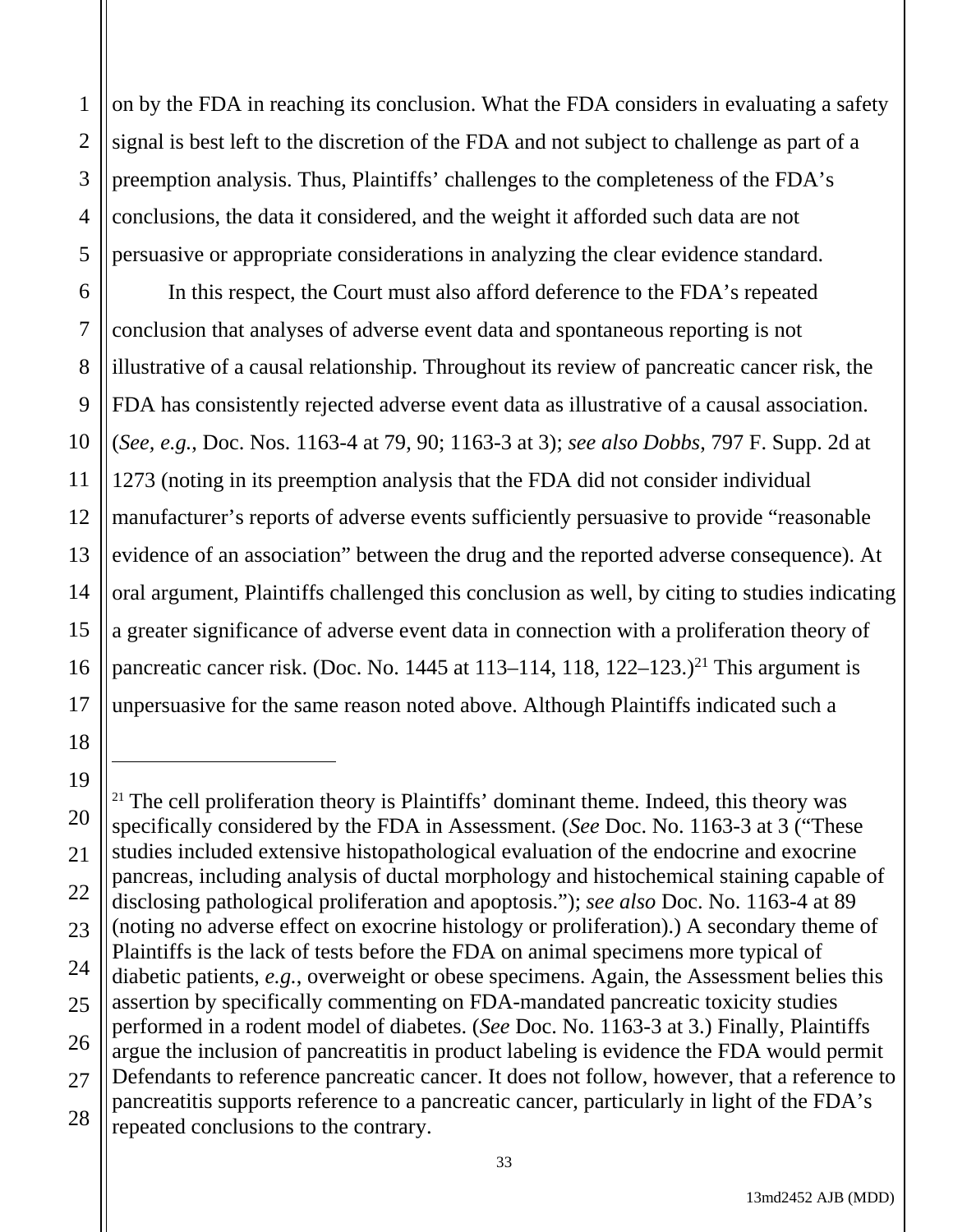1 2 3 4 5 6 7 8 9 theory suggested stronger evidence of a causal association, they also admitted that the FDA considered that theory, but gave it "no weight" in their overall analysis. (Doc. No. 1445 at 124:24–25.) Plaintiffs in essence request the Court to substitute Plaintiffs' evaluation of scientific data for that of the FDA's. If the FDA was not as active in investigating pancreatic cancer risk, and as consistent in its conclusion that a causal association is indeterminate, the Court could find Plaintiffs' arguments weighed against preemption. However, the FDA's extensive evaluation of pancreatic cancer risk forecloses such consideration or reevaluation of what the FDA considered or how it reached its conclusions.

10 11 12 In light of the foregoing, the existence of new safety information does not alter the Court's conclusion that clear evidence exists that the FDA would have rejected a pancreatic cancer label change at the time Plaintiffs' claims accrued.

13

14

15

16

17

18

19

20

21

22

23

24

25

26

27

28

## **V. CONCLUSION**

As set forth above, Defendants have demonstrated by clear evidence that the FDA would have rejected a reference to pancreatic cancer in the product labeling during the time in which Plaintiffs' claims accrued. Plaintiffs' challenges to the FDA's conclusions regarding pancreatic cancer risk are insufficient to overcome preemption in light of the extensive regulatory history of the drugs at issue. The evidence establishes the FDA has reviewed the risk specific to Plaintiffs' claims and, after considering the totality of available scientific data, concluded a warning or other reference to that risk is unsubstantiated. Accordingly, the Court **GRANTS** Defendants' motion for summary judgment and **DENIES** Plaintiffs' cross-motion for summary judgment.

The scope of the Court's order on preemption applies to Plaintiffs' claims that accrued any time before the date the record closed on the instant motions for summary judgment.<sup>22</sup> Other courts to address conflict preemption in the pharmaceutical drug

 $22$  Although the Court heard oral argument on September 11, 2015, the Court permitted the filing of additional briefing from the state court proceedings, which the parties filed in